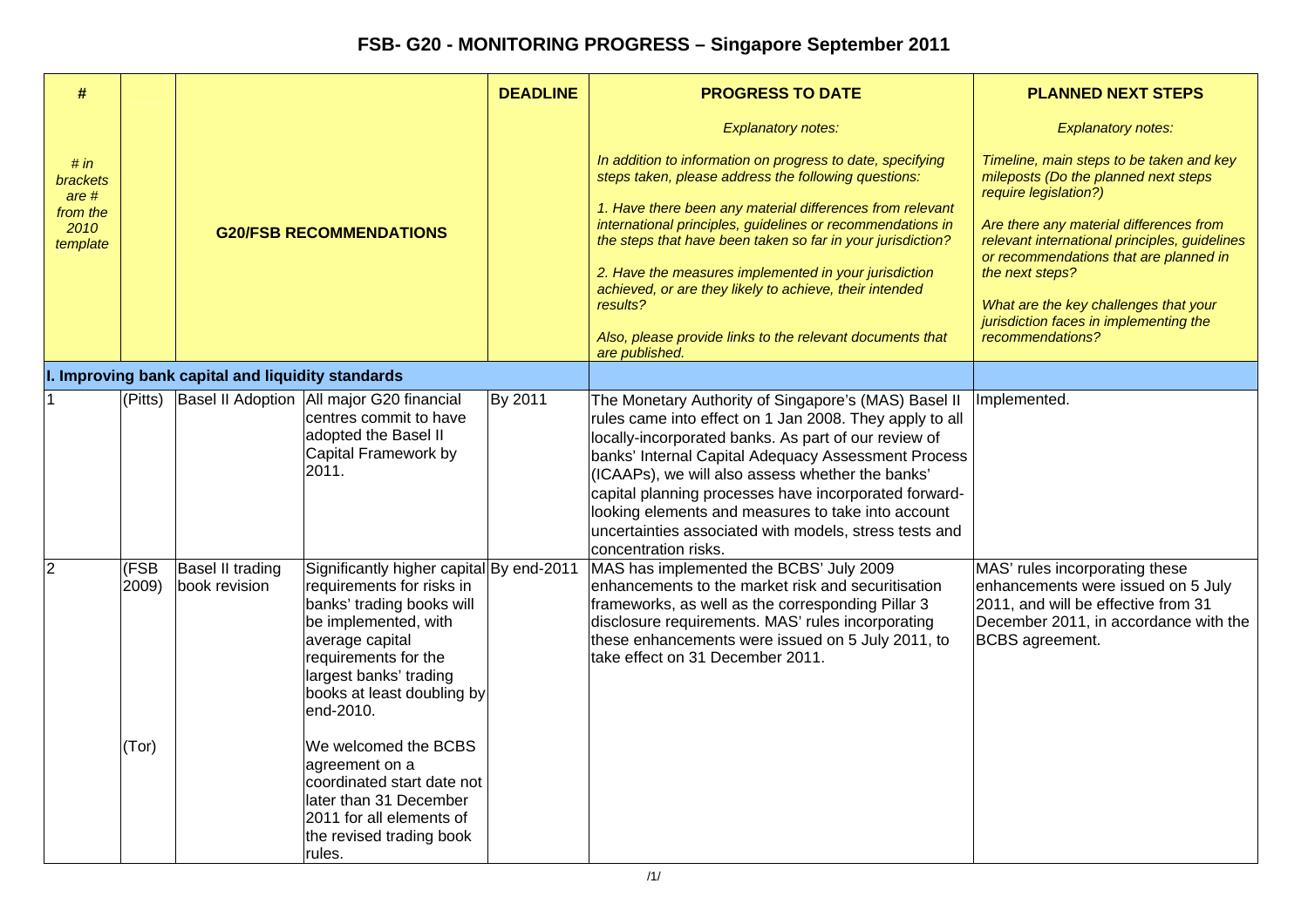| 3(5, 6, 8) | (Seoul) Adoption and | We are committed to                                  | January 1,    | On 28 June 2011, MAS announced that Singapore-                                                                | Basel III capital standards (definition of |
|------------|----------------------|------------------------------------------------------|---------------|---------------------------------------------------------------------------------------------------------------|--------------------------------------------|
|            |                      | implementation of adopt and implement fully 2013 and |               | incorporated banks will meet capital adequacy                                                                 | capital and risk coverage): The rules      |
|            |                      | international rules these standards (Basel           | fully phased  | requirements that are higher than the Basel III global                                                        | text incorporating these proposals will    |
|            | to improve bank      | III) within the agreed                               | in by January | capital standards.                                                                                            | be issued for consultation in 4Q2011       |
|            | capital and          | timeframe that is                                    | 1, 2019.      |                                                                                                               | and finalised thereafter,                  |
|            | liquidity            | consistent with economic                             |               | MAS will require Singapore-incorporated banks to                                                              |                                            |
|            | standards (Basel     | recovery financial                                   |               | meet a minimum Common Equity Tier 1 ("CET1")                                                                  | Basel III leverage ratio: Under Basel III, |
|            | III); including      | stability. The new                                   |               | capital adequacy ratio ("CAR") of 6.5%, Tier 1 CAR of                                                         | supervisory monitoring of the leverage     |
|            | leverage ratios      | framework will be                                    |               | 8% and Total CAR of 10% from 1 January 2015. These ratio will start 1 January 2011 and                        |                                            |
|            |                      | translated into our                                  |               | standards are higher than the Basel III minimum                                                               | parallel run between 1 January 2013 to     |
|            |                      | national laws and                                    |               | requirements of 4.5%, 6% and 8% for CET1 CAR, Tier                                                            | 1 January 2017 before final calibration    |
|            | (Note) Please        | regulations, and will be                             |               | 1 CAR and Total CAR, respectively.                                                                            | in 2017 and possibly a Pillar 1 approach   |
|            | explain              | implemented starting on                              |               |                                                                                                               | on 1 January 2018. To be implemented       |
|            | developments in      | January 1, 2013 and fully                            |               | In addition, MAS will require Singapore-incorporated                                                          | when the BCBS proposals are finalised      |
|            | i) capital           | phased in by January 1,                              |               | banks to meet the Basel III minimum capital adequacy                                                          |                                            |
|            | standards, ii)       | 2019.                                                |               | requirements from 1 January 2013, two years ahead of                                                          | Basel III liquidity standards: To be       |
|            | liquidity            |                                                      |               | the Basel Committee on Banking Supervision's 2015                                                             | implemented when the BCBS proposals        |
|            | standards and iii)   |                                                      |               | timeline. This means that from 1 January 2013,                                                                | are finalised.                             |
|            | leverage ratios      |                                                      |               | Singapore-incorporated banks will meet a minimum                                                              |                                            |
|            | respectively.        |                                                      |               | CET1 CAR of 4.5% and Tier 1 CAR of 6%. MAS'                                                                   |                                            |
|            |                      |                                                      |               | existing requirement for Total CAR will remain                                                                |                                            |
|            |                      |                                                      |               | unchanged at 10%.                                                                                             |                                            |
|            |                      |                                                      |               |                                                                                                               |                                            |
|            |                      |                                                      |               | In line with Basel III requirements, MAS will introduce a                                                     |                                            |
|            |                      |                                                      |               | capital conservation buffer of 2.5% above the minimum<br>capital adequacy requirement. This will be met fully |                                            |
|            |                      |                                                      |               | with CET1 capital and phased in on 1 January each                                                             |                                            |
|            |                      |                                                      |               | year, from 2016 to 2019. Including the capital                                                                |                                            |
|            |                      |                                                      |               | conservation buffer, Singapore-incorporated banks will                                                        |                                            |
|            |                      |                                                      |               | be required to meet a CET1 CAR of 9%, which is                                                                |                                            |
|            |                      |                                                      |               | higher than the Basel III requirement of 7%.                                                                  |                                            |
|            |                      |                                                      |               |                                                                                                               |                                            |
|            |                      |                                                      |               | Capital requirements on Singapore-incorporated banks                                                          |                                            |
|            |                      |                                                      |               | need to be set higher than the Basel III minimum                                                              |                                            |
|            |                      |                                                      |               | requirements because each of the Singapore-                                                                   |                                            |
|            |                      |                                                      |               | incorporated banks is systemically-important in                                                               |                                            |
|            |                      |                                                      |               | Singapore and has a substantial retail                                                                        |                                            |
|            |                      |                                                      |               | presence. While they remained strong throughout the                                                           |                                            |
|            |                      |                                                      |               | global financial crisis, the higher capital requirements                                                      |                                            |
|            |                      |                                                      |               | will further strengthen their ability to operate under                                                        |                                            |
|            |                      |                                                      |               | stress conditions and will help protect depositors,                                                           |                                            |
|            |                      |                                                      |               | reduce risks to the economy, as well as safeguard                                                             |                                            |
|            |                      |                                                      |               | financial stability.                                                                                          |                                            |
|            |                      |                                                      |               |                                                                                                               |                                            |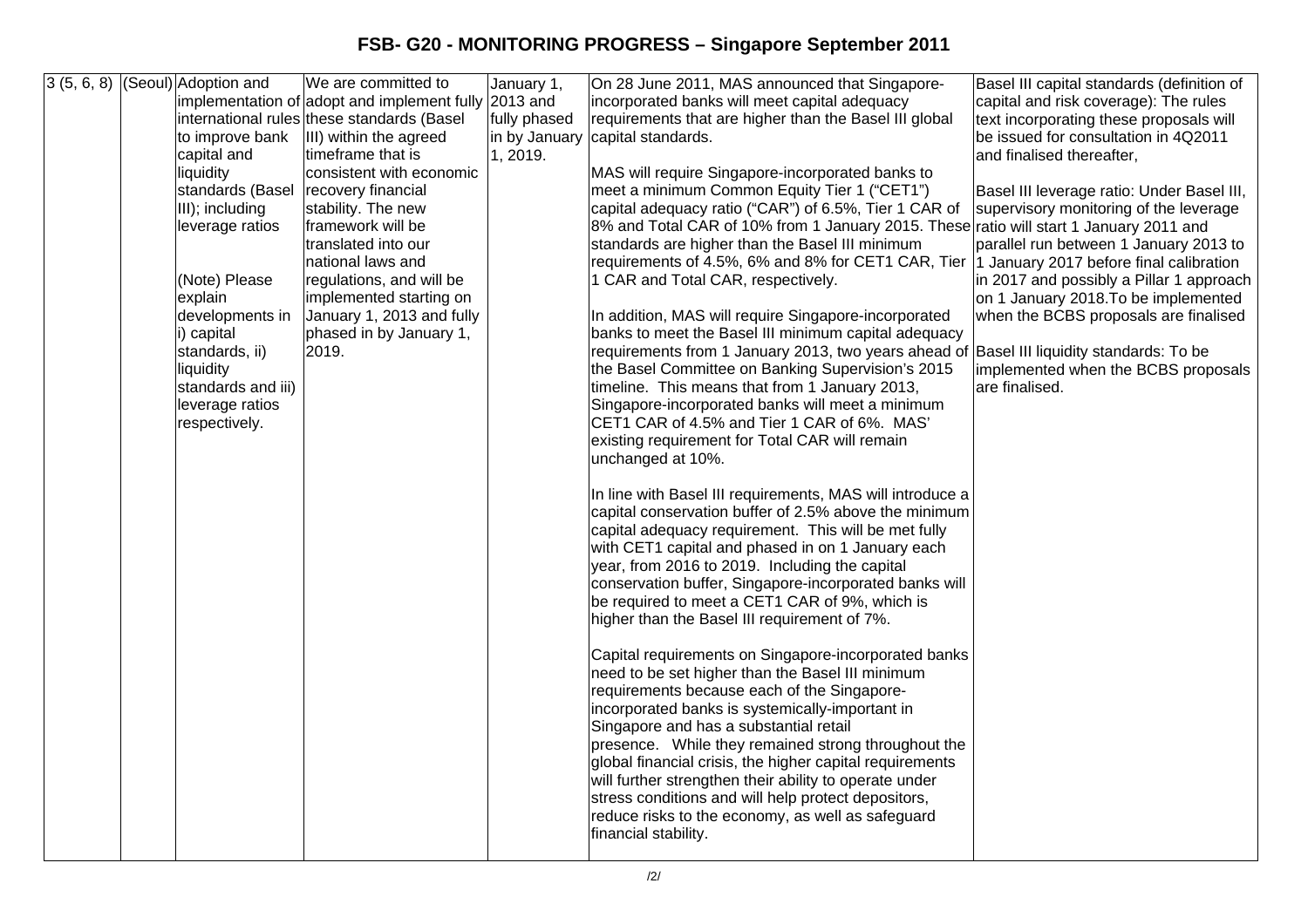|     |               |                                                                                                                |                                                                                                                                                                                                                                                                                                                      |         | The Basel III capital standards also seek to improve<br>the consistency, transparency and quality of the capital<br>base and strengthen the risk coverage of bank capital<br>rules. MAS plans to adopt these standards and will<br>consult on the text of its rules later this year.<br>MAS is currently monitoring the leverage ratio of<br>financial institutions, and using it as a supervisory tool.<br>MAS supports the work by BCBS to supplement the<br>risk based capital requirement with a non-risk based<br>measure, and will adopt the recommendations<br>appropriately when these are finalised.<br>MAS is represented on the BCBS Working Group on<br>Liquidity which is monitoring/deliberating issues on the<br>liquidity standards. We will be reviewing our liquidity<br>framework in line with recommendations from BCBS. |                                                  |
|-----|---------------|----------------------------------------------------------------------------------------------------------------|----------------------------------------------------------------------------------------------------------------------------------------------------------------------------------------------------------------------------------------------------------------------------------------------------------------------|---------|----------------------------------------------------------------------------------------------------------------------------------------------------------------------------------------------------------------------------------------------------------------------------------------------------------------------------------------------------------------------------------------------------------------------------------------------------------------------------------------------------------------------------------------------------------------------------------------------------------------------------------------------------------------------------------------------------------------------------------------------------------------------------------------------------------------------------------------------|--------------------------------------------------|
| 48) |               | $4(4, 7, 9, (WAP)$ Strengthening<br>supervision and<br>guidelines on<br>banks' risk<br>management<br>practices | Regulators should<br>develop enhanced<br>guidance to strengthen<br>banks' risk management<br>practices, in line with<br>international best<br>practices, and should<br>encourage financial firms<br>to re-examine their<br>internal controls and<br>implement strengthened<br>policies for sound risk<br>management. | Ongoing | Under the Pillar 2 supervisory review process, MAS<br>assesses banks' internal capital planning and capital<br>stress testing frameworks and practices against the<br>relevant practices in the Pillar 2 and stress testing<br>guidance.                                                                                                                                                                                                                                                                                                                                                                                                                                                                                                                                                                                                     | Part of on-going policy and supervision<br>work. |
|     | (FSF<br>2009) |                                                                                                                | 1.4 Supervisors should<br>use the BCBS enhanced<br>stress testing practices as<br>a critical part of the Pillar<br>2 supervisory review<br>process to validate the<br>adequacy of banks'<br>capital buffers above the<br>minimum regulatory<br>capital requirement.                                                  |         | MAS has circulated the latest BCBS liquidity risk<br>management guidance to the banks to help them<br>strengthen their liquidity risk management practices.<br>MAS has also revised and updated its Notice to banks<br>on Liquidity Management.                                                                                                                                                                                                                                                                                                                                                                                                                                                                                                                                                                                              | Part of ongoing supervisory work                 |
|     | (FSF<br>2008) |                                                                                                                | II.10 National supervisors<br>should closely check                                                                                                                                                                                                                                                                   |         | MAS conducts regular inspections and supervisory<br>visits of banks. Where the banks' implementation of the                                                                                                                                                                                                                                                                                                                                                                                                                                                                                                                                                                                                                                                                                                                                  | Part of ongoing supervisory work.                |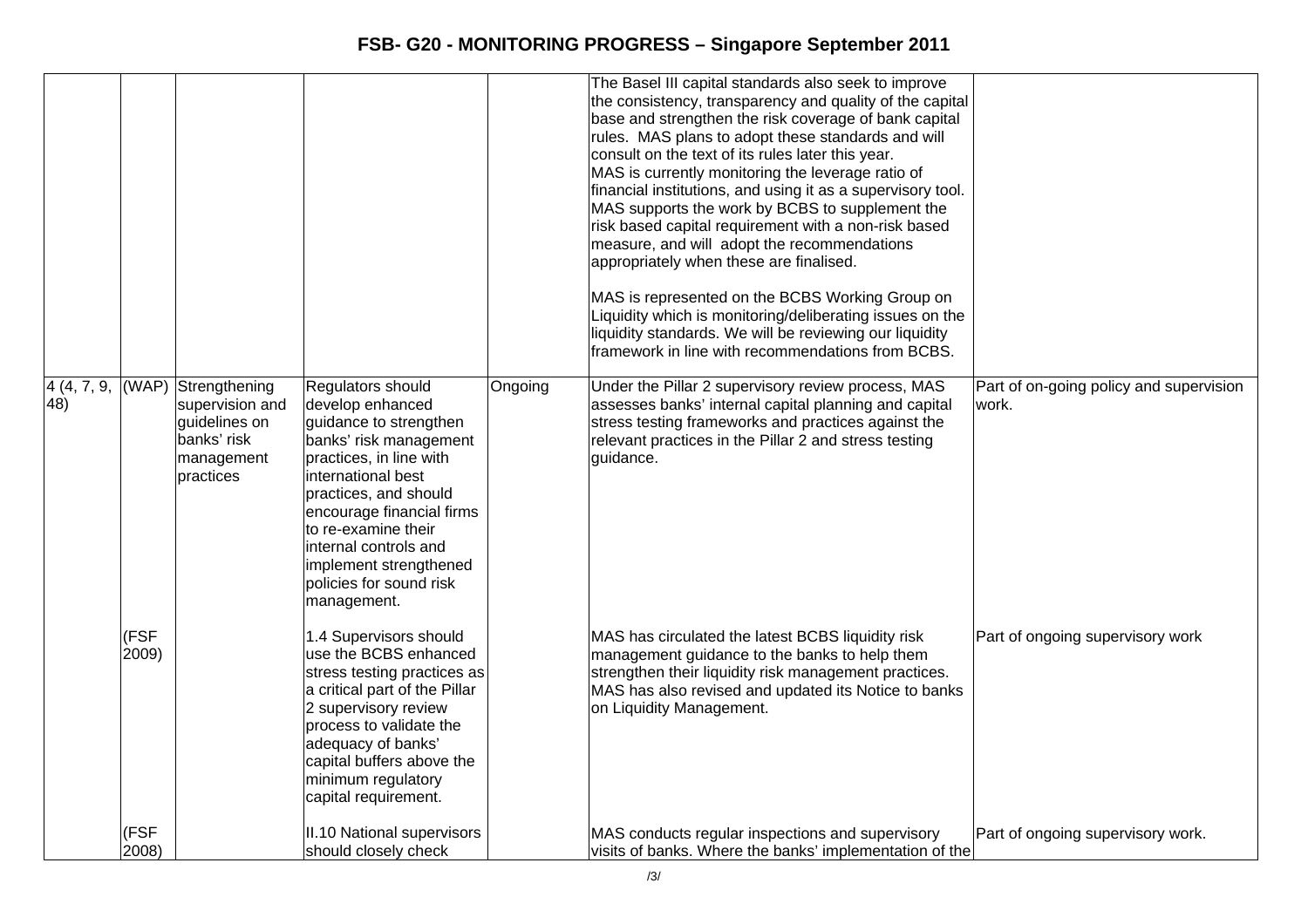|                     | <b>FSB</b><br>2009) |                                                                                             | banks' implementation of<br>the updated guidance on<br>the management and<br>supervision of liquidity as<br>part of their regular<br>supervision. If banks'<br>implementation of the<br>guidance is inadequate,<br>supervisors will take more<br>prescriptive action to<br>improve practices.<br>Regulators and<br>supervisors in emerging<br>markets will enhance their<br>supervision of banks'<br>operation in foreign<br>currency funding markets. |                                                      | guideline is found to be inadequate, we have directed<br>them to improve their practices in accordance to the<br>guidelines.<br>MAS conducts regular inspections and supervisory<br>visits of banks. We expect banks to measure, monitor<br>and control all material foreign currency liquidity risk.<br>On a business-as-usual basis, we expect banks to<br>ensure that their funding mismatches are kept within<br>their funding capacities. In stress scenarios, we expect<br>banks to have adequate contingent funding sources<br>and detailed plans in place. Where the banks fall short<br>of our expectations, we have directed them to improve<br>their practices. |                                    |
|---------------------|---------------------|---------------------------------------------------------------------------------------------|--------------------------------------------------------------------------------------------------------------------------------------------------------------------------------------------------------------------------------------------------------------------------------------------------------------------------------------------------------------------------------------------------------------------------------------------------------|------------------------------------------------------|----------------------------------------------------------------------------------------------------------------------------------------------------------------------------------------------------------------------------------------------------------------------------------------------------------------------------------------------------------------------------------------------------------------------------------------------------------------------------------------------------------------------------------------------------------------------------------------------------------------------------------------------------------------------------|------------------------------------|
|                     |                     |                                                                                             | II. Addressing systemically important financial institutions (SIFIs)                                                                                                                                                                                                                                                                                                                                                                                   |                                                      |                                                                                                                                                                                                                                                                                                                                                                                                                                                                                                                                                                                                                                                                            |                                    |
| $\sqrt{5(19)}$      | (Pitts)             | Consistent,<br>consolidated<br>supervision and<br>regulation of<br><b>SIFIs</b>             | All firms whose failure<br>could pose a risk to<br>financial stability must be<br>subject to consistent,<br>consolidated supervision<br>and regulation with high<br>standards.                                                                                                                                                                                                                                                                         | Ongoing                                              | MAS has a framework to assess the systemic<br>importance of financial institutions within Singapore's<br>financial system. Institutions whose failure could pose<br>risk to financial stability would in general be subject to<br>a higher intensity of consolidated supervision.                                                                                                                                                                                                                                                                                                                                                                                          | Part of on-going supervision work. |
| $6(43, 44)$ (Pitts) |                     | Mandatory<br>international<br>recovery and<br>resolution<br>planning for G-<br><b>SIFIs</b> | <b>Systemically important</b><br>financial firms should<br>develop internationally-<br>consistent firm-specific<br>contingency and<br>resolution plans. Our<br>authorities should<br>establish crisis<br>management groups for<br>the major cross-border<br>firms and a legal<br>framework for crisis<br>intervention as well as<br>improve information<br>sharing in times of stress.                                                                 | setting up<br><b>crisis</b><br>management<br>groups) | End-2010 (for None of the local financial institutions fall into the<br>category. As host supervisor of many of the world's<br>largest global financial institutions. MAS has<br>participated in a number of the supervisory colleges for<br>the significant cross-border firms identified and looks<br>forward to further involvement.                                                                                                                                                                                                                                                                                                                                    | N/A                                |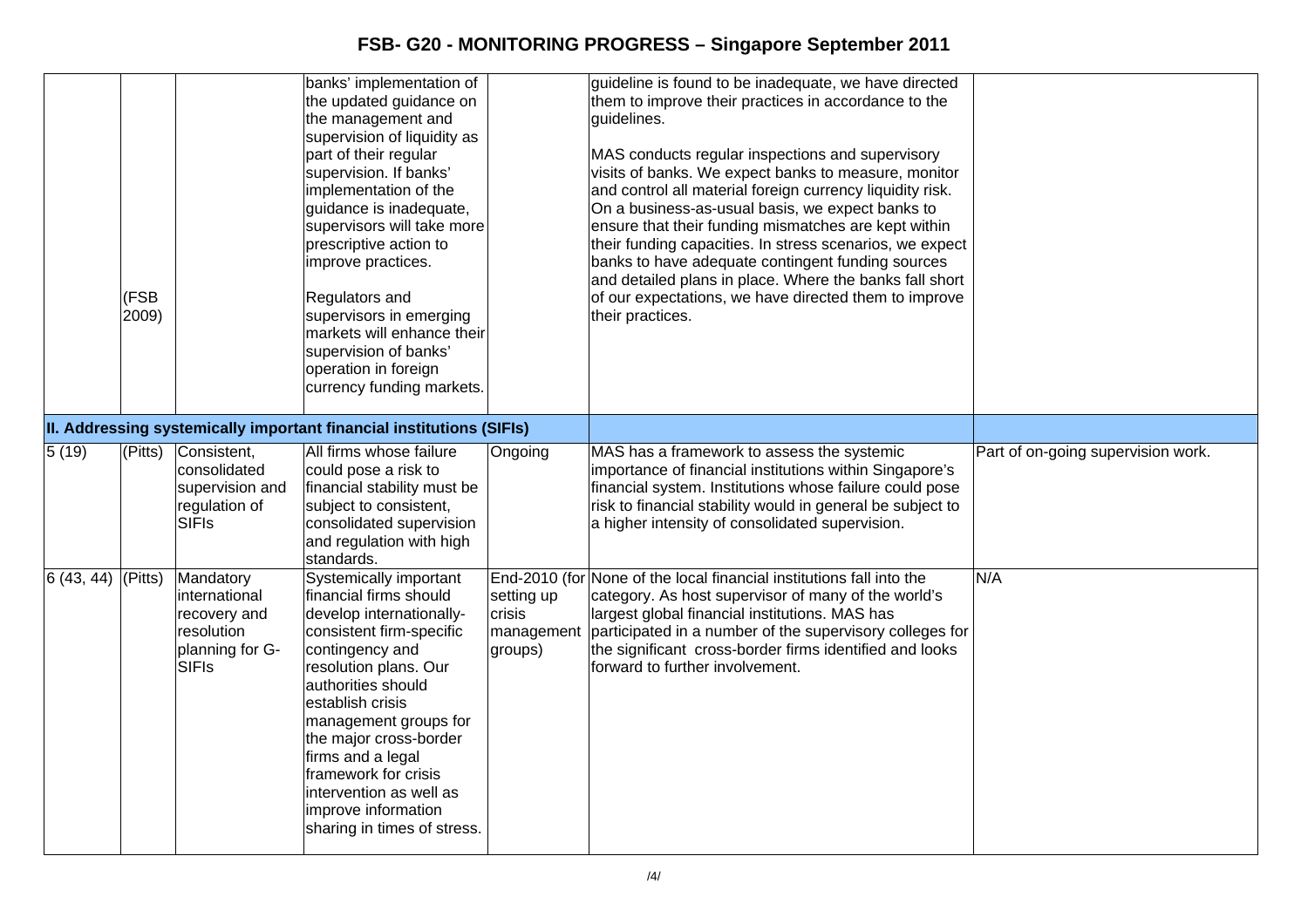| (Seoul) | We agreed that G-SIFIs       | Ongoing |                                                                    |  |
|---------|------------------------------|---------|--------------------------------------------------------------------|--|
|         | should be subject to a       |         |                                                                    |  |
|         | sustained process of         |         |                                                                    |  |
|         | mandatory international      |         |                                                                    |  |
|         | recovery and resolution      |         |                                                                    |  |
|         | planning. We agreed to       |         |                                                                    |  |
|         | conduct rigorous risk        |         |                                                                    |  |
|         | assessment on G-SIFIs        |         |                                                                    |  |
|         | through international        |         |                                                                    |  |
|         | supervisory colleges and     |         |                                                                    |  |
|         | negotiate institution-       |         |                                                                    |  |
|         | specific crisis cooperation  |         |                                                                    |  |
|         | agreements within crisis     |         |                                                                    |  |
|         | management groups.           |         |                                                                    |  |
| (Lon)   | To implement the FSF         |         | MAS' crisis management framework already integrates   Implemented. |  |
|         | principles for cross-border  |         | the FSF principles, and there is ongoing work in this              |  |
|         | crisis management            |         | larea.                                                             |  |
|         | immediately. Home            |         |                                                                    |  |
|         | authorities of each major    |         | We welcome greater international dialogue on                       |  |
|         | financial institution should |         | addressing cross-border issues and challenges at the               |  |
|         | ensure that the group of     |         | FSB, BIS and EMEAP Meetings, as well as in the                     |  |
|         | authorities with a           |         | relevant core supervisory colleges.                                |  |
|         | common interest in that      |         |                                                                    |  |
|         | financial institution meets  |         |                                                                    |  |
|         | at least annually.           |         |                                                                    |  |
|         |                              |         |                                                                    |  |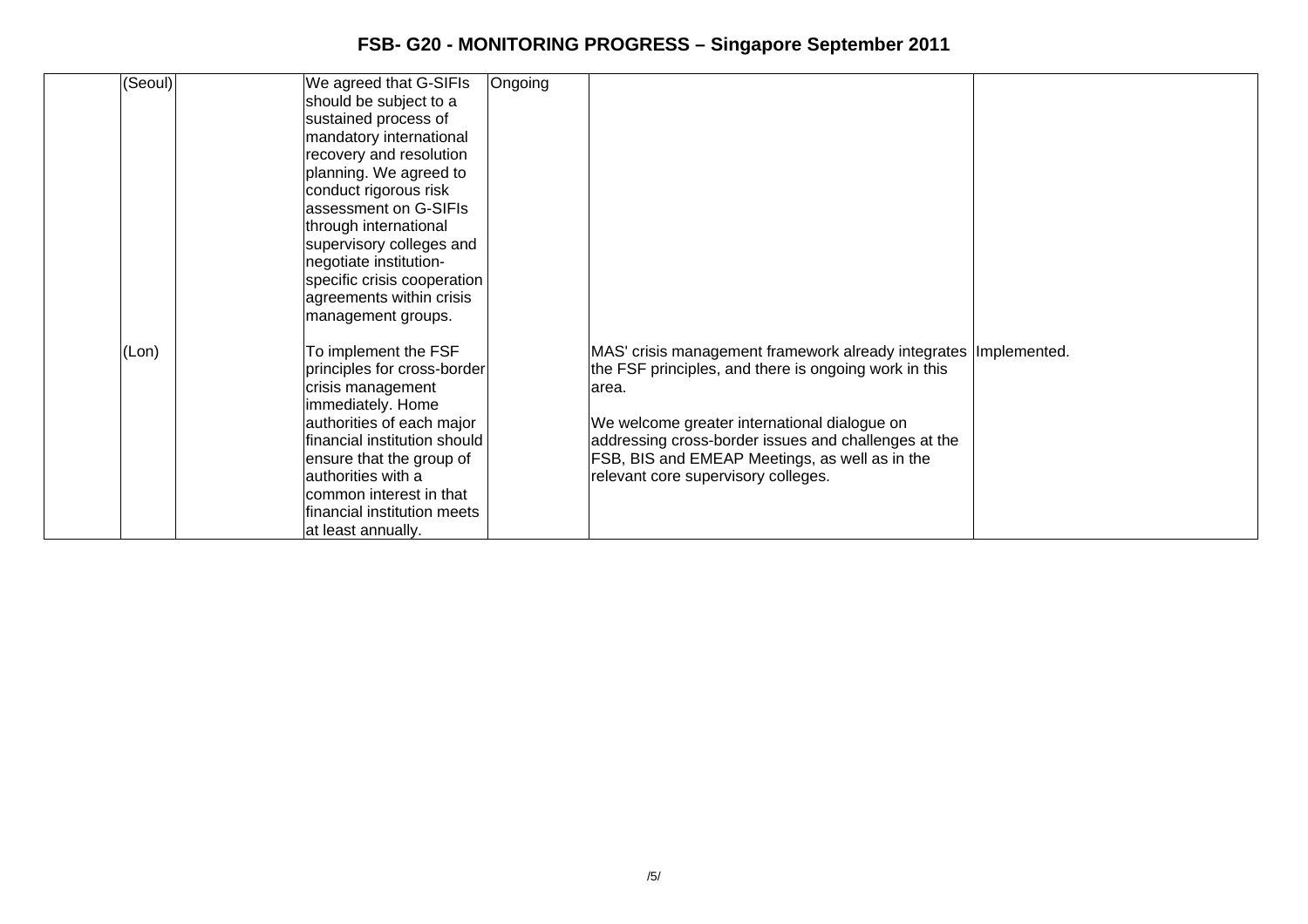| 7(45) |               | <b>BCBS</b><br>recommendations national-level<br>on the cross-<br>border bank<br>resolution | (Seoul) Implementation of We reaffirmed our<br>Toronto commitment to<br>implementation of the<br>BCBS's cross-border<br>resolution                                                                                                                                                                                    | Ongoing | MAS already has wide-ranging powers to resolve a<br>failed or problem bank and is introducing similar<br>powers with regards to insurance companies. MAS is<br>monitoring discussions relating to approaches targeted<br>at the resolution of systemically important financial<br>institutions and will assess the appropriateness of such                                                                                                                                                                                                                                                                                                                                                                             | Part of MAS' ongoing work |
|-------|---------------|---------------------------------------------------------------------------------------------|-----------------------------------------------------------------------------------------------------------------------------------------------------------------------------------------------------------------------------------------------------------------------------------------------------------------------|---------|------------------------------------------------------------------------------------------------------------------------------------------------------------------------------------------------------------------------------------------------------------------------------------------------------------------------------------------------------------------------------------------------------------------------------------------------------------------------------------------------------------------------------------------------------------------------------------------------------------------------------------------------------------------------------------------------------------------------|---------------------------|
|       | (Tor)         |                                                                                             | recommendations.<br>We endorsed and have<br>committed to implement<br>our domestic resolution<br>powers and tools in a<br>manner that preserves<br>financial stability and are<br>committed to implement<br>the ten key<br>recommendations on<br>cross-border bank<br>resolution issued by the<br>BCBS in March 2010. |         | proposals in the local context.<br>MAS is an integrated financial services regulator and<br>central bank and has primary responsibility for dealing<br>with weak and failing banks. The Ministry of Finance<br>has a role where public funds are needed. As part of<br>MAS' integrated crisis management framework, we<br>have established a structured process to manage a<br>market- related or distressed financial institution (DFI)<br>crisis. MAS, together with the Ministry of Finance<br>(MOF), continuously review financial crisis<br>management capabilities, controls and procedures. We<br>conduct regular exercises to ensure that there are<br>adequate procedures in place, to familiarise staff with |                           |
|       | (WAP)         |                                                                                             | National and regional<br>authorities should review<br>resolution regimes and<br>bankruptcy laws in light of<br>recent experience to<br>ensure that they permit<br>an orderly wind-down of<br>large complex cross-<br>border financial<br>institutions.                                                                |         | the process and procedures, and to identify areas for<br>further improvement.                                                                                                                                                                                                                                                                                                                                                                                                                                                                                                                                                                                                                                          |                           |
|       | (FSF<br>2008) |                                                                                             | VI.6 Domestically,<br>authorities need to review<br>and, where needed,<br>strengthen legal powers<br>and clarify the division of<br>responsibilities of different<br>national authorities for<br>dealing with weak and<br>failing banks.                                                                              |         |                                                                                                                                                                                                                                                                                                                                                                                                                                                                                                                                                                                                                                                                                                                        |                           |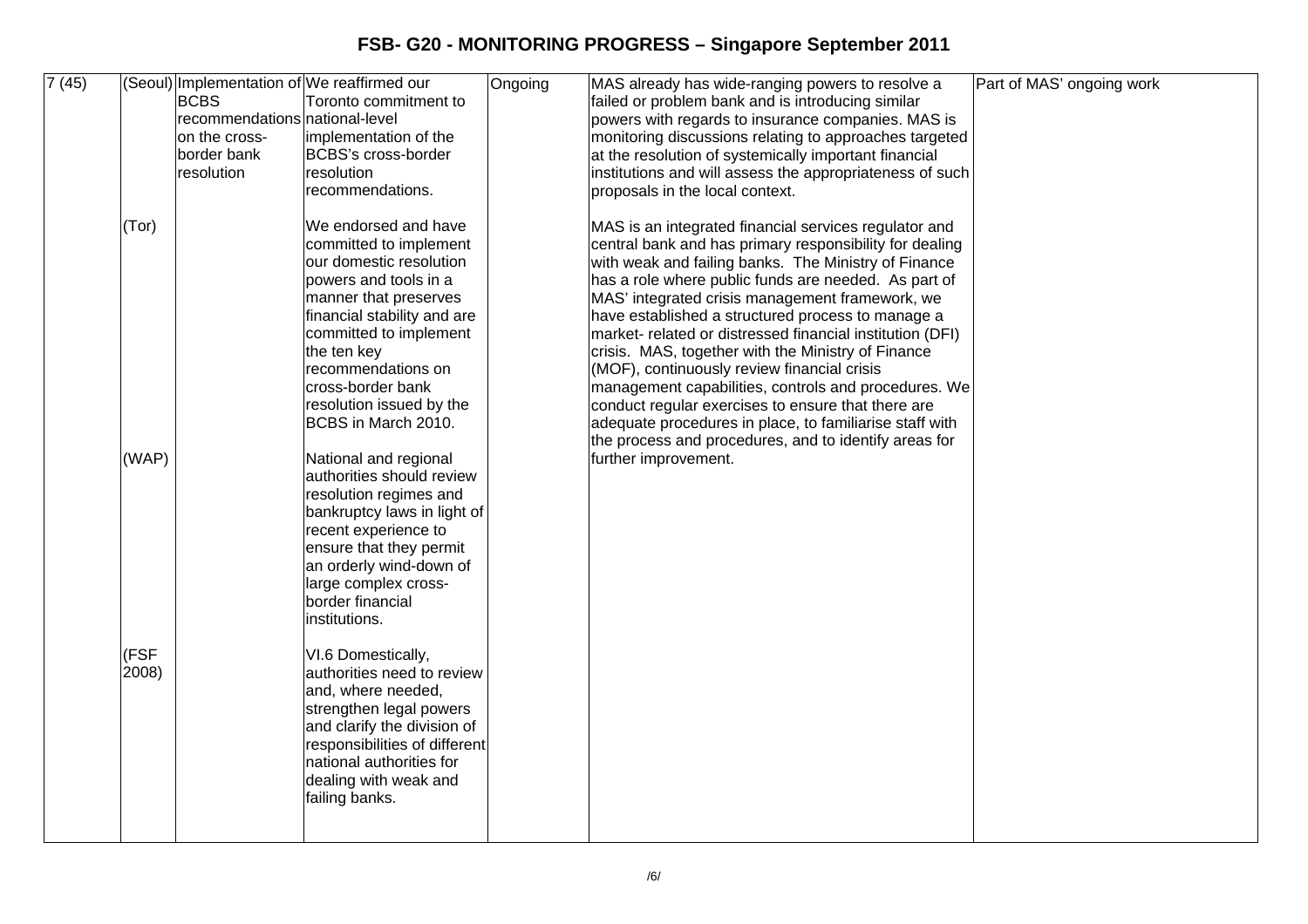| 8(41)    | (Lon)<br>(Seoul) | Supervisory<br>colleges                                       | To establish the<br>remaining supervisory<br>colleges for significant<br>cross-border firms by<br>June 2009.<br>We agreed to conduct<br>rigorous risk assessment<br>on these firms through<br>international supervisory<br>colleges                                                                                           | <b>June 2009</b><br>(for<br>establishing<br>supervisory<br>colleges)<br>Ongoing | None of the local financial institutions fall into the<br>category. As host supervisor of many of the world's<br>largest global financial institutions. MAS has<br>participated in a number of the supervisory colleges for<br>the significant cross-border firms identified and looks<br>forward to further involvement.                                                                                                                                                                                                                                                                                                                                                                                                       | N/A                                                                      |
|----------|------------------|---------------------------------------------------------------|-------------------------------------------------------------------------------------------------------------------------------------------------------------------------------------------------------------------------------------------------------------------------------------------------------------------------------|---------------------------------------------------------------------------------|---------------------------------------------------------------------------------------------------------------------------------------------------------------------------------------------------------------------------------------------------------------------------------------------------------------------------------------------------------------------------------------------------------------------------------------------------------------------------------------------------------------------------------------------------------------------------------------------------------------------------------------------------------------------------------------------------------------------------------|--------------------------------------------------------------------------|
| 9(42)    | (FSF)<br>2008)   | Supervisory<br>exchange of<br>information and<br>coordination | V.7 To quicken<br>supervisory<br>responsiveness to<br>developments that have a<br>common effect across a<br>number of institutions,<br>supervisory exchange of<br>information and<br>coordination in the<br>development of best<br>practice benchmarks<br>should be improved at<br>both national and<br>international levels. | Ongoing                                                                         | At the national level, MAS is an integrated supervisor<br>of financial institutions in Singapore, besides being the<br>central bank. Hence, national co-ordination is carried<br>out in an expedient manner across departments within<br>MAS.<br>MAS will continue to actively participate in<br>deliberations of the international standard setting<br>groups and contribute to work of the various<br>international working groups and task forces that it is<br>engaged in.<br>MAS conducts regular dialogue with home and host<br>regulators and Head-office auditors of foreign bank<br>branches in Singapore. MAS has also participated in a<br>number of the supervisory colleges for significant<br>cross-border firms. | Ongoing                                                                  |
| 10 (New) |                  | (Seoul) More effective<br>oversight and<br>supervision        | We agreed that<br>supervisors should have<br>strong and unambiguous<br>mandates, sufficient<br>independence to act,<br>appropriate resources,<br>and a full suite of tools<br>and powers to proactively<br>identify and address risks,<br>including regular stress<br>testing and early<br>intervention.                      | Ongoing                                                                         | MAS' existing approach and practices meet most of the Continue with the efforts to enhance our<br>SIE recommendations for national supervisors in the<br>Nov 2010 SIE report. MAS has also followed up on<br>those requiring specific actions, such as BCP self-<br>assessment and issuing letters to remind heads of<br>external auditors of financial institutions of our<br>expectations.<br>Work is ongoing to enhance our SIFIs' data<br>aggregation capabilities and our focus on and<br>assessment of risk outcomes; and to benchmark our<br>stress testing approach against the BCBS' Principles<br>for Sound Stress Testing and Supervision.                                                                           | SIFIs' data aggregation capabilities and<br>assessment of risk outcomes. |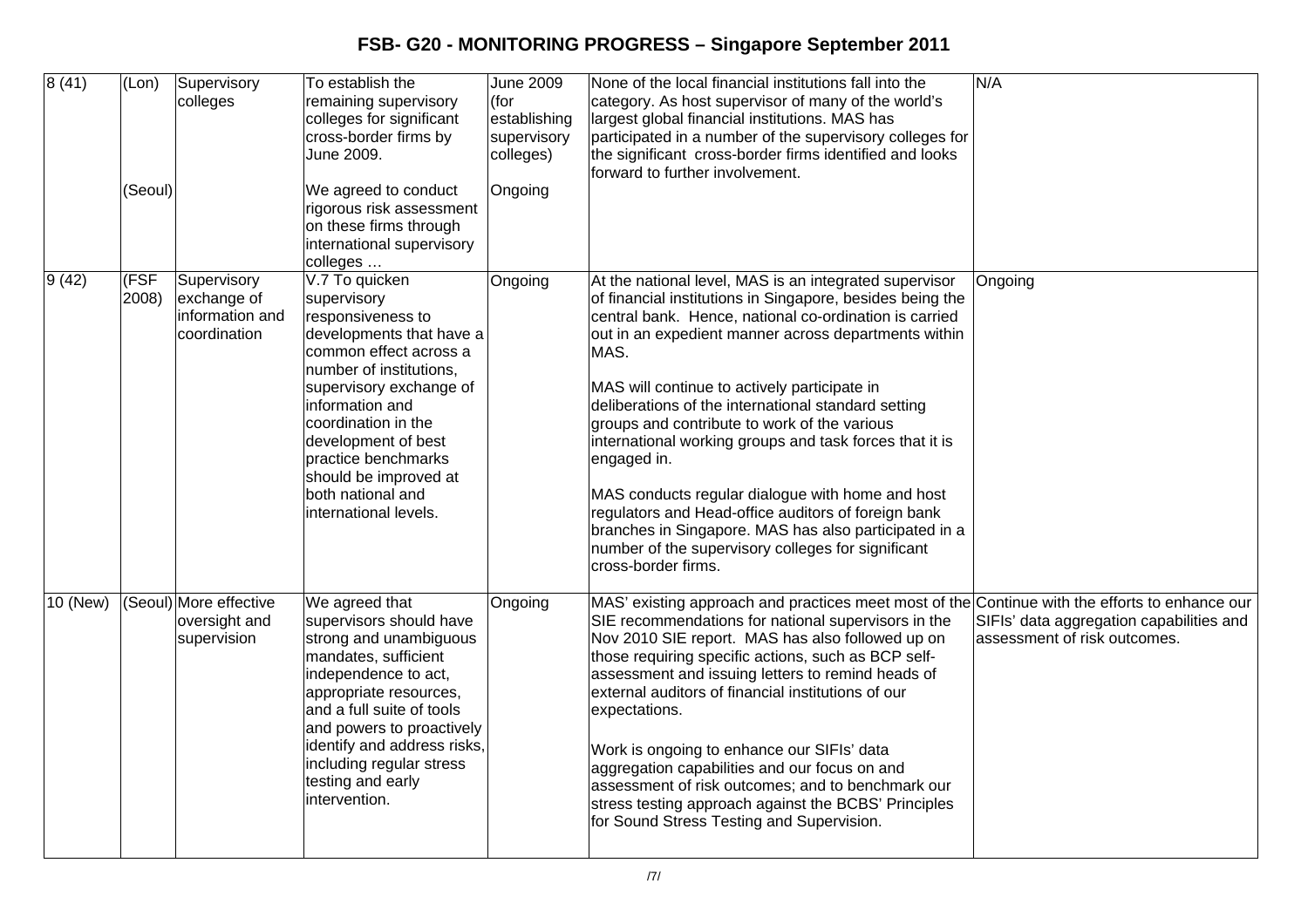|         |               | risks to the financial system                                                                   | III. Extending the regulatory perimeter to entities/activities that pose                                                                                                                                                                                           |         |                                                                                                                                                                                                                                                                                                                                                                                                                                                                                                                                                                                                                                                                                                                                                                                                                                                                                                                                                                                                                                                                                                                                                                                                                                                                                    |                                                               |
|---------|---------------|-------------------------------------------------------------------------------------------------|--------------------------------------------------------------------------------------------------------------------------------------------------------------------------------------------------------------------------------------------------------------------|---------|------------------------------------------------------------------------------------------------------------------------------------------------------------------------------------------------------------------------------------------------------------------------------------------------------------------------------------------------------------------------------------------------------------------------------------------------------------------------------------------------------------------------------------------------------------------------------------------------------------------------------------------------------------------------------------------------------------------------------------------------------------------------------------------------------------------------------------------------------------------------------------------------------------------------------------------------------------------------------------------------------------------------------------------------------------------------------------------------------------------------------------------------------------------------------------------------------------------------------------------------------------------------------------|---------------------------------------------------------------|
| 11(27)  | (Lon)         | Review of the<br>regulatory<br>framework                                                        | We will each review and<br>boundaries of the adapt the boundaries of<br>the regulatory framework<br>to keep pace with<br>developments in the<br>financial system and<br>promote good practices<br>and consistent<br>approaches at an<br>international level.       | Ongoing | MAS exercises the functions of a central bank as well<br>as an integrated financial services supervisor of<br>banking, insurance and capital markets. Through<br>these functions, MAS gathers data and information for<br>micro-prudential and macro-prudential analysis, and<br>keeps abreast of international developments and<br>discussions on these issues.<br>A Financial Stability Meeting is held regularly to<br>discuss risks and developments which could impact<br>Singapore's macroeconomic and financial stability.<br>Senior management representation at the meeting<br>includes supervisors and those responsible for<br>macroeconomic surveillance and monetary policy.                                                                                                                                                                                                                                                                                                                                                                                                                                                                                                                                                                                          | Part of ongoing surveillance, policy and<br>supervision work. |
| 12 (30) | (FSF<br>2008) | Supervisory<br>resources and<br>expertise to<br>oversee the risks<br>of financial<br>innovation | V.1 Supervisors should<br>see that they have the<br>requisite resources and<br>expertise to oversee the<br>risks associated with<br>financial innovation and to<br>ensure that firms they<br>supervise have the<br>capacity to understand<br>and manage the risks. | Ongoing | There is structured development of professional<br>financial supervisory skills under MAS' competency<br>framework. Training courses on financial products and<br>risk management are regular offerings by the MAS<br>Academy, which is one of MAS' divisions. MAS<br>supervisors also have regular dialogue with industry on<br>risk issues. In addition, there are Peer Groups set up<br>within the MAS to broaden and deepen MAS' specialist<br>expertise and to help in training/development. External<br>training is provided through attachments to foreign<br>regulatory bodies, accounting firms, and major foreign<br>banks as well. MAS also has a dedicated supervisory<br>methodologies unit that is tasked to review and<br>enhance supervisory methods, tools and practices.<br>With respect to financial institutions' capacity to<br>understand and manage risks, MAS assesses<br>competence when approving main appointment<br>holders of financial institutions and require them to<br>pass "fit and proper tests."<br>Additionally, MAS has the following measures in place<br>to enhance the capacity of the private sector:<br>MAS encourages financial institutions to<br>develop competencies in risk management via<br>an industry-wide Financial Industry | Part of MAS' ongoing supervision work.                        |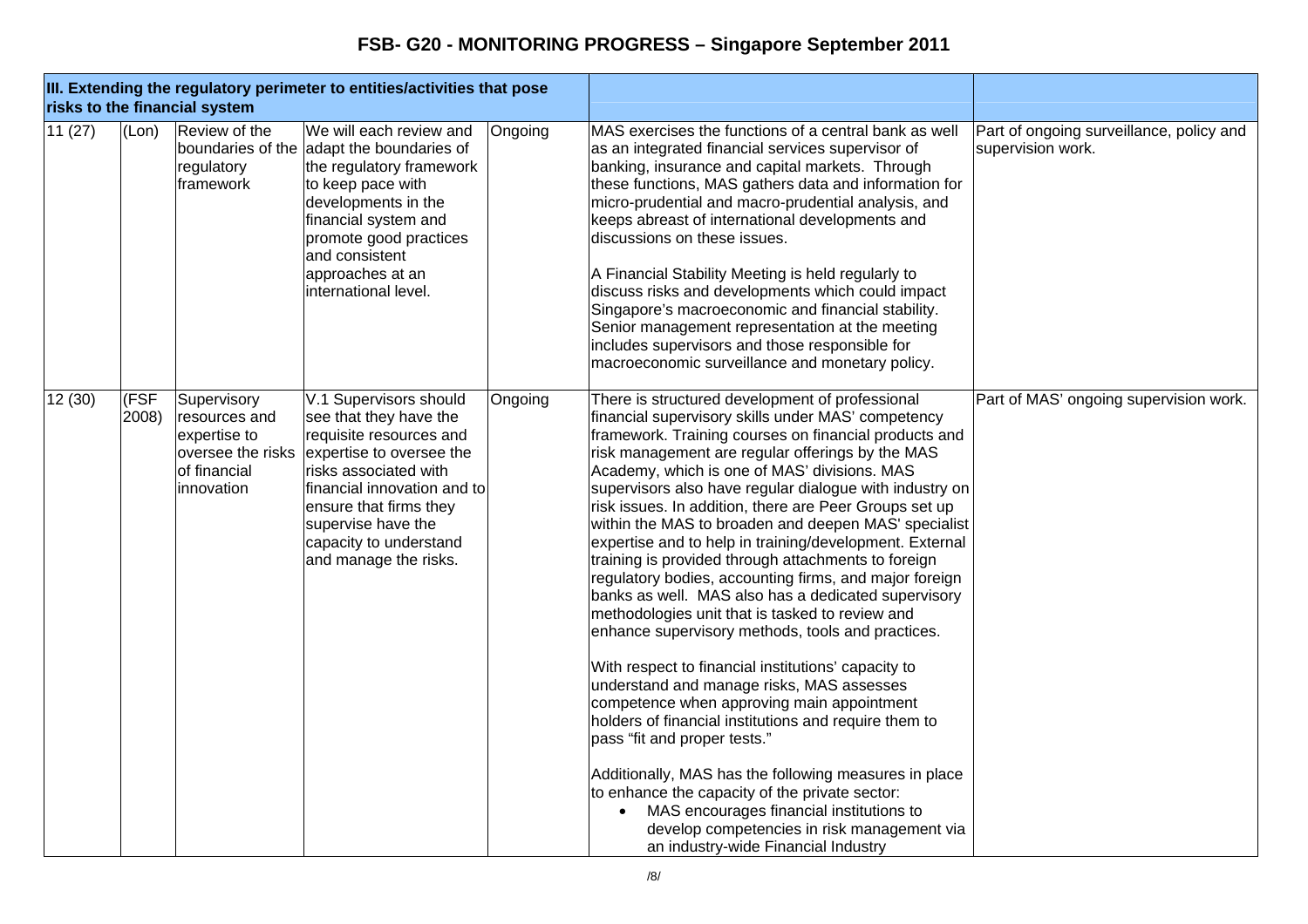|                    |       |                                                                     |                                                                                                                                                                                                                                                                                                                                                                                                                                                                                                                                                                                                          |          | Competency Standards (FICS) run by the<br>Institute of Banking and Finance. Training<br>grants and scholarship programmes are also<br>available to encourage training in risk-<br>management.<br>MAS also works closely with the Risk<br>Management Institute (RMI) to advance<br>knowledge in risk management, which serves<br>to bring academic, policymakers and industry<br>practitioners together for knowledge transfer<br>and discussions on risk management issues.<br>MAS, together with the Institute of Banking and<br>Finance (IBF) and the industry, have set financial<br>industry competency standards (FICS) for several<br>sectors including risk management.                                                                                                                                                                                                                                                                                                                                                                                                                                                                                                                                                                                                       |                                                                                                                                                                                                                                                                                                                                                                                                                                                                                                                                                                                                                                                                                                                                                                                                                           |
|--------------------|-------|---------------------------------------------------------------------|----------------------------------------------------------------------------------------------------------------------------------------------------------------------------------------------------------------------------------------------------------------------------------------------------------------------------------------------------------------------------------------------------------------------------------------------------------------------------------------------------------------------------------------------------------------------------------------------------------|----------|--------------------------------------------------------------------------------------------------------------------------------------------------------------------------------------------------------------------------------------------------------------------------------------------------------------------------------------------------------------------------------------------------------------------------------------------------------------------------------------------------------------------------------------------------------------------------------------------------------------------------------------------------------------------------------------------------------------------------------------------------------------------------------------------------------------------------------------------------------------------------------------------------------------------------------------------------------------------------------------------------------------------------------------------------------------------------------------------------------------------------------------------------------------------------------------------------------------------------------------------------------------------------------------|---------------------------------------------------------------------------------------------------------------------------------------------------------------------------------------------------------------------------------------------------------------------------------------------------------------------------------------------------------------------------------------------------------------------------------------------------------------------------------------------------------------------------------------------------------------------------------------------------------------------------------------------------------------------------------------------------------------------------------------------------------------------------------------------------------------------------|
| <b>Hedge funds</b> |       |                                                                     |                                                                                                                                                                                                                                                                                                                                                                                                                                                                                                                                                                                                          |          |                                                                                                                                                                                                                                                                                                                                                                                                                                                                                                                                                                                                                                                                                                                                                                                                                                                                                                                                                                                                                                                                                                                                                                                                                                                                                      |                                                                                                                                                                                                                                                                                                                                                                                                                                                                                                                                                                                                                                                                                                                                                                                                                           |
| 13(33)             | (Lon) | (Seoul) Regulation<br>(including<br>registration) of<br>hedge funds | We also firmly<br>recommitted to work in an<br>internationally consistent<br>and non-discriminatory<br>manner to strengthen<br>regulation and<br>supervision on hedge<br>funds,<br>Hedge funds or their<br>managers will be<br>registered and will be<br>required to disclose<br>appropriate information<br>on an ongoing basis to<br>supervisors or regulators,<br>including on their<br>leverage, necessary for<br>assessment of the<br>systemic risks they pose<br>individually or collectively.<br>Where appropriate<br>registration should be<br>subject to a minimum<br>size. They will be subject | End-2009 | MAS adopts a risk-focused supervisory regime for fund MAS will continue to maintain a rigorous<br>managers in Singapore. Fund managers and hedge<br>fund managers are subject to fit and proper<br>requirements, MAS inspections, annual and periodic<br>regulatory reporting requirements and regular surveys,<br>including on fund strategies and leverage used.<br>Concurrently, MAS is reviewing the regulatory regime<br>for fund managers. In April 2010, MAS issued a Policy<br>Consultation on Review of the Regulatory Regime For<br>Fund Management Companies and Exempt Financial<br>Intermediaries detailing new proposals aimed at<br>enhancing supervisory oversight over fund managers<br>and raising the quality of new entrants to the industry.<br>In September 2010, MAS issued its response to the<br>industry's feedback.<br>Link to consultation paper:<br>http://www.mas.gov.sg/resource/publications/consult p existing licensing requirements for fund<br>apers/2010/Policy_Consultation_on_Review_of_the_R<br>egulatory Regime for Fund Management Companie<br>s and Exempt Financial Intermediaries edit.pdf<br>Link to response to feedback:<br>http://www.mas.gov.sg/resource/publications/consult_p<br>apers/2010/Response%20to%20policy%20consultatio | approach towards the supervision of<br>fund managers and hedge fund<br>managers. As part of MAS' ongoing<br>supervision, all fund managers are<br>already required to disclose appropriate<br>information if requested, including<br>information needed for assessment of<br>systemic risks.<br>MAS will effect the changes to the<br>regulatory regime through legislative<br>amendments in early 2012. These<br>changes include licensing requirements<br>for fund managers (including hedge<br>funds) that manage assets in excess of<br>S\$250 million. This will be on top of<br>managers who manage retail monies or<br>have more than 15 qualified investors.<br>In addition, capital and business<br>conduct requirements and fit-and-proper<br>tests for managers and staff would apply<br>to all fund managers. |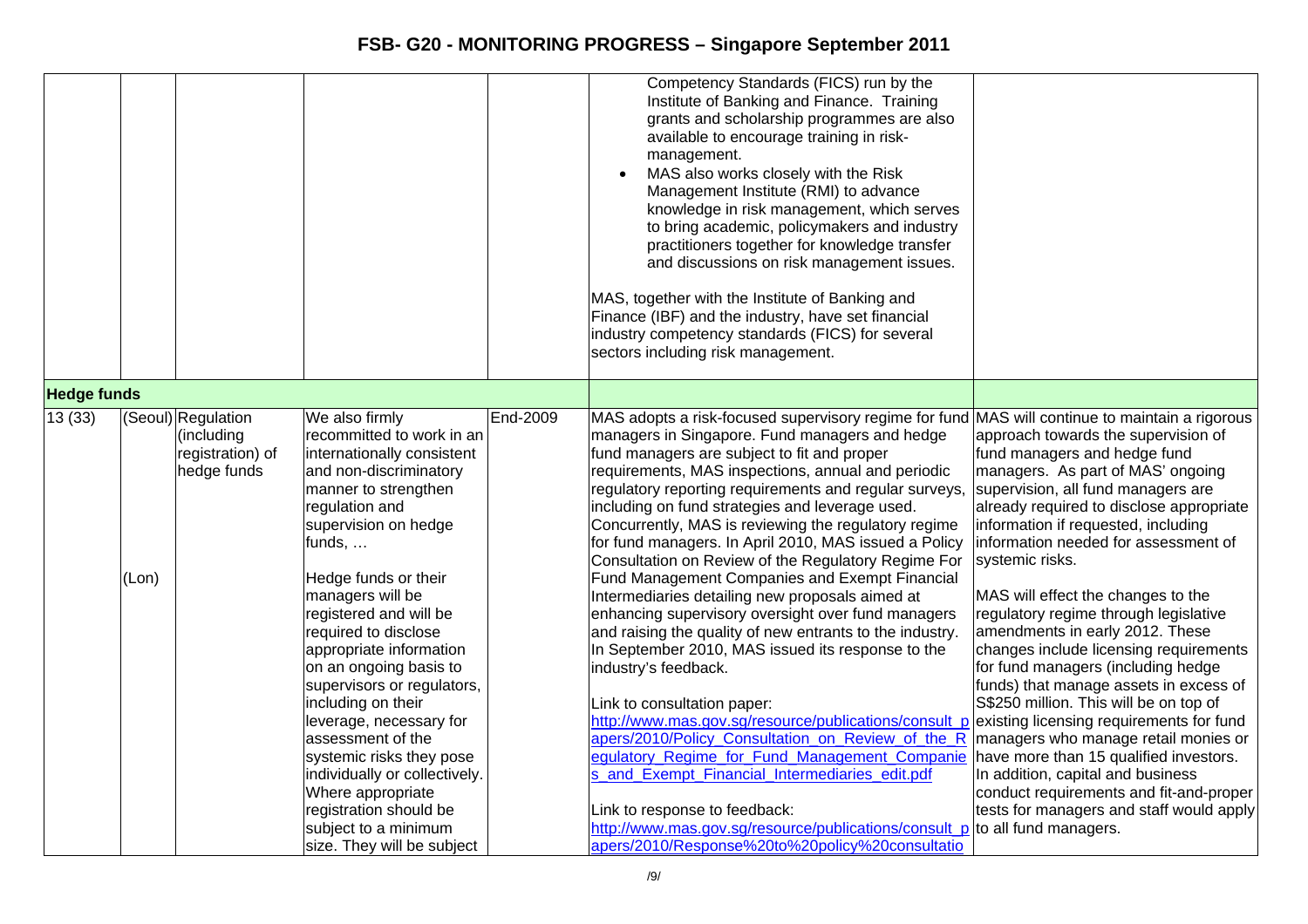|         |               |                                                                                    | to oversight to ensure that<br>they have adequate risk<br>management.                                                                                                                                                                                                                                                                                                                       |          | n%20on%20fund%20management%20regime_28Sept<br>2010.pdf                                                                                                                                                                                                                                                                                                                                                                                                                                                                                                                                                                                                                                                                  |                                   |
|---------|---------------|------------------------------------------------------------------------------------|---------------------------------------------------------------------------------------------------------------------------------------------------------------------------------------------------------------------------------------------------------------------------------------------------------------------------------------------------------------------------------------------|----------|-------------------------------------------------------------------------------------------------------------------------------------------------------------------------------------------------------------------------------------------------------------------------------------------------------------------------------------------------------------------------------------------------------------------------------------------------------------------------------------------------------------------------------------------------------------------------------------------------------------------------------------------------------------------------------------------------------------------------|-----------------------------------|
| 14 (34) | (Lon)         | Effective<br>oversight of<br>cross-border<br>funds                                 | We ask the FSB to<br>develop mechanisms for<br>cooperation and<br>information sharing<br>between relevant<br>authorities in order to<br>ensure effective oversight<br>is maintained when a<br>fund is located in a<br>different jurisdiction from<br>the manager. We will,<br>cooperating through the<br>FSB, develop measures<br>that implement these<br>principles by the end of<br>2009. | End-2009 |                                                                                                                                                                                                                                                                                                                                                                                                                                                                                                                                                                                                                                                                                                                         |                                   |
| 15(35)  | (Lon)         | Effective<br>management of<br>counter-party risk<br>associated with<br>hedge funds | Supervisors should<br>require that institutions<br>which have hedge funds<br>as their counterparties<br>have effective risk<br>management, including<br>mechanisms to monitor<br>the funds' leverage and<br>set limits for single<br>counterparty exposures.                                                                                                                                | Ongoing  | Banks in Singapore do not have significant exposures<br>to hedge funds. As part of MAS' supervisory process,<br>banks are expected to conduct adequate risk<br>assessments before they lend or trade with hedge<br>funds, taking into account the fund's financial position,<br>including their leverage.<br>For all banks in Singapore, MAS requires that their<br>aggregate exposures to a single counterparty group<br>shall not exceed 25 percent of eligible total capital or<br>capital funds. Furthermore, all banks are not permitted<br>to have the aggregate of their exposures arising from<br>investment in any index or investment fund to exceed 2<br>percent of eligible total capital or capital funds. | Part of ongoing supervisory work. |
| 16 (36) | (FSF<br>2008) | Guidance on the<br>management of<br>exposures to<br>leveraged<br>counterparties    | II.17 Supervisors will<br>strengthen their existing<br>guidance on the<br>management of<br>exposures to leveraged<br>counterparties                                                                                                                                                                                                                                                         | Ongoing  | See response to Item 15 – In addition, a bank's private Part of ongoing supervisory work<br>equity / venture capital investments are also subject to<br>an aggregate limit of 10 percent of capital funds.                                                                                                                                                                                                                                                                                                                                                                                                                                                                                                              |                                   |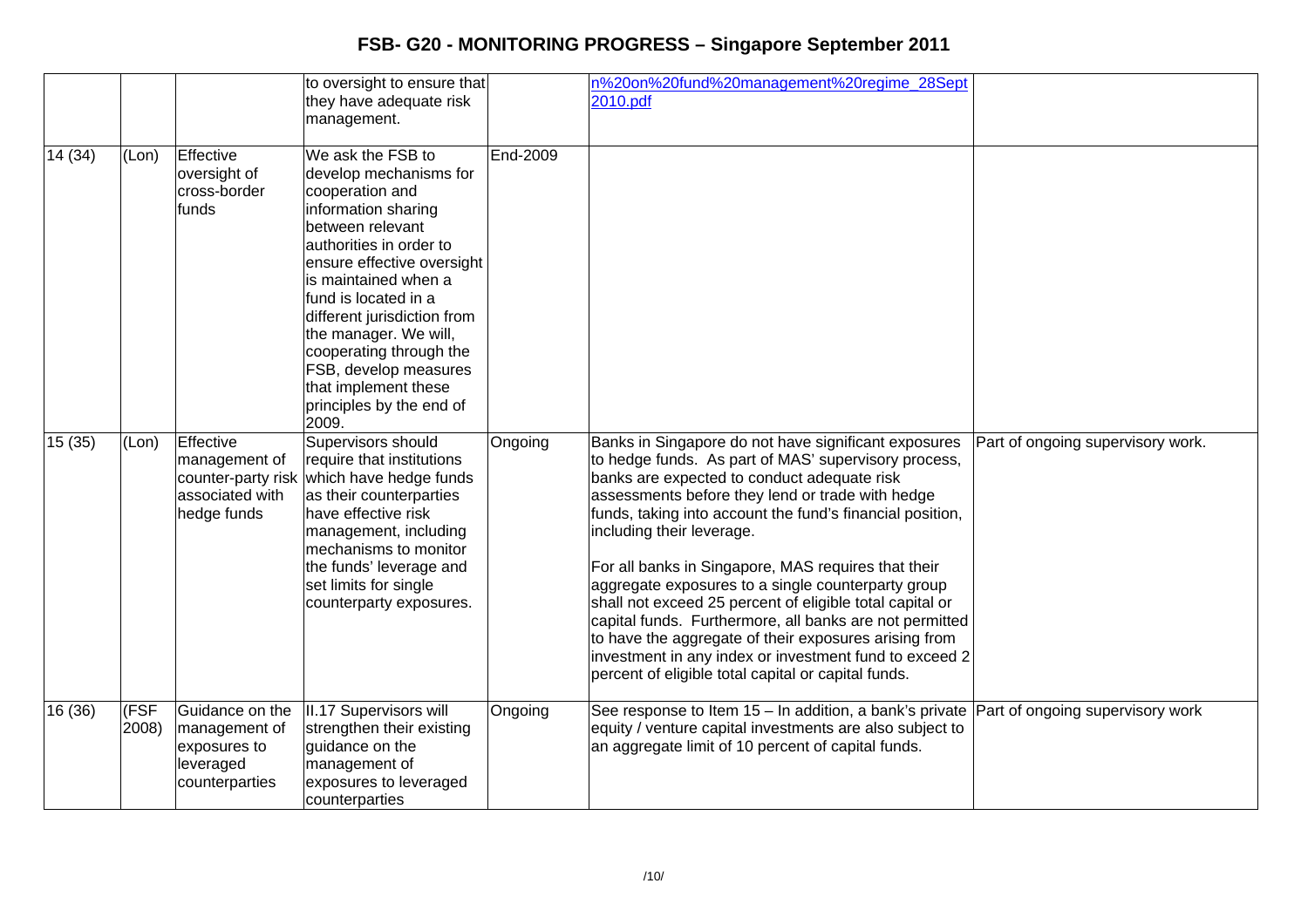| <b>Securitisation</b> |                     |                                              |                                                                                                                                                                                                                                                                                                                                                                                 |             |                                                                                                                                                                                                                                                                                                                                                                                                                                                                                                                                                                                                                                                                                                                                                                                                                                                                                                                                                                                                                                                                                                                                                                                                                                                                                                                                                                                                                                                                                                                                                                                                                                                                                                                                                                                                                                                                                                                                                                                                      |                                                                                                                                                                                                                                                                                                                                                                                                                                                           |
|-----------------------|---------------------|----------------------------------------------|---------------------------------------------------------------------------------------------------------------------------------------------------------------------------------------------------------------------------------------------------------------------------------------------------------------------------------------------------------------------------------|-------------|------------------------------------------------------------------------------------------------------------------------------------------------------------------------------------------------------------------------------------------------------------------------------------------------------------------------------------------------------------------------------------------------------------------------------------------------------------------------------------------------------------------------------------------------------------------------------------------------------------------------------------------------------------------------------------------------------------------------------------------------------------------------------------------------------------------------------------------------------------------------------------------------------------------------------------------------------------------------------------------------------------------------------------------------------------------------------------------------------------------------------------------------------------------------------------------------------------------------------------------------------------------------------------------------------------------------------------------------------------------------------------------------------------------------------------------------------------------------------------------------------------------------------------------------------------------------------------------------------------------------------------------------------------------------------------------------------------------------------------------------------------------------------------------------------------------------------------------------------------------------------------------------------------------------------------------------------------------------------------------------------|-----------------------------------------------------------------------------------------------------------------------------------------------------------------------------------------------------------------------------------------------------------------------------------------------------------------------------------------------------------------------------------------------------------------------------------------------------------|
| $\sqrt{17} (50)$      | <b>FSB</b><br>2009) | BCBS/IOSCO<br>measures for<br>securitisation | Implementation of During 2010, supervisors<br>and regulators will:<br>implement the<br>measures decided<br>by the Basel<br>Committee to<br>strengthen the<br>capital requirement<br>of securitisation and<br>establish clear rules<br>for banks'<br>management and<br>disclosure;<br>implement IOSCO's<br>proposals to<br>strengthen practices<br>in securitisation<br>markets. | During 2010 | MAS has implemented the BCBS' July 2009<br>enhancements to the market risk and securitisation<br>frameworks as well as the corresponding Pillar 3<br>disclosure requirements. MAS' rules incorporating<br>these enhancements were issued on 5 July 2011, to<br>take effect on 31 December 2011.<br>MAS has or intends to implement the following:<br>Under the Securities and Futures Act (SFA),<br>$\bullet$<br>any offer of securities, including securitised<br>products, to retail investors must be<br>accompanied by a prospectus, which would<br>need to contain information such as the type of<br>assets to be securitised, the credit quality of<br>the obligors and the geographic distribution or<br>other concentration which is material to the<br>asset type. All information on the underlying<br>assets (including in the case of a structured<br>credit product, the names of the underlying<br>reference entities) are to be disclosed in the<br>prospectus.<br>MAS is of the view that investors in unlisted<br>$\bullet$<br>investment products, which include securitized<br>products, should receive timely and meaningful<br>ongoing disclosures. . On 21 Oct 2010, MAS<br>issued the Guidelines on Ongoing Disclosure<br>Requirements for Unlisted Debentures to<br>implement ongoing disclosure obligations such<br>as the requirement for issuers to notify<br>investors of material changes that may affect<br>the risks and returns of their investments and<br>to make available semi-annual and annual<br>reports to investors. Issuers are to also make<br>available, publicly and regularly, bid or<br>redemption prices of unlisted investment<br>products.<br>On 28 Jan 2010, MAS issued a consultation<br>$\bullet$<br>paper to seek responses on a proposal to<br>impose an obligation on financial advisers and<br>brokers to formally assess a retail customer's<br>investment knowledge or experience before<br>selling investment products to the customer. | MAS' rules incorporating these<br>enhancements were issued on 5 July<br>2011, and will be effective from 31<br>December 2011, in accordance with the<br><b>BCBS</b> agreement.<br>MAS will effect its proposals through<br>legislative amendments.<br>The consultation period closed on 12<br>March 2010. MAS issued its response to<br>the feedback received on 21 Oct 2010<br>and is looking to effect its proposals<br>through legislative amendments. |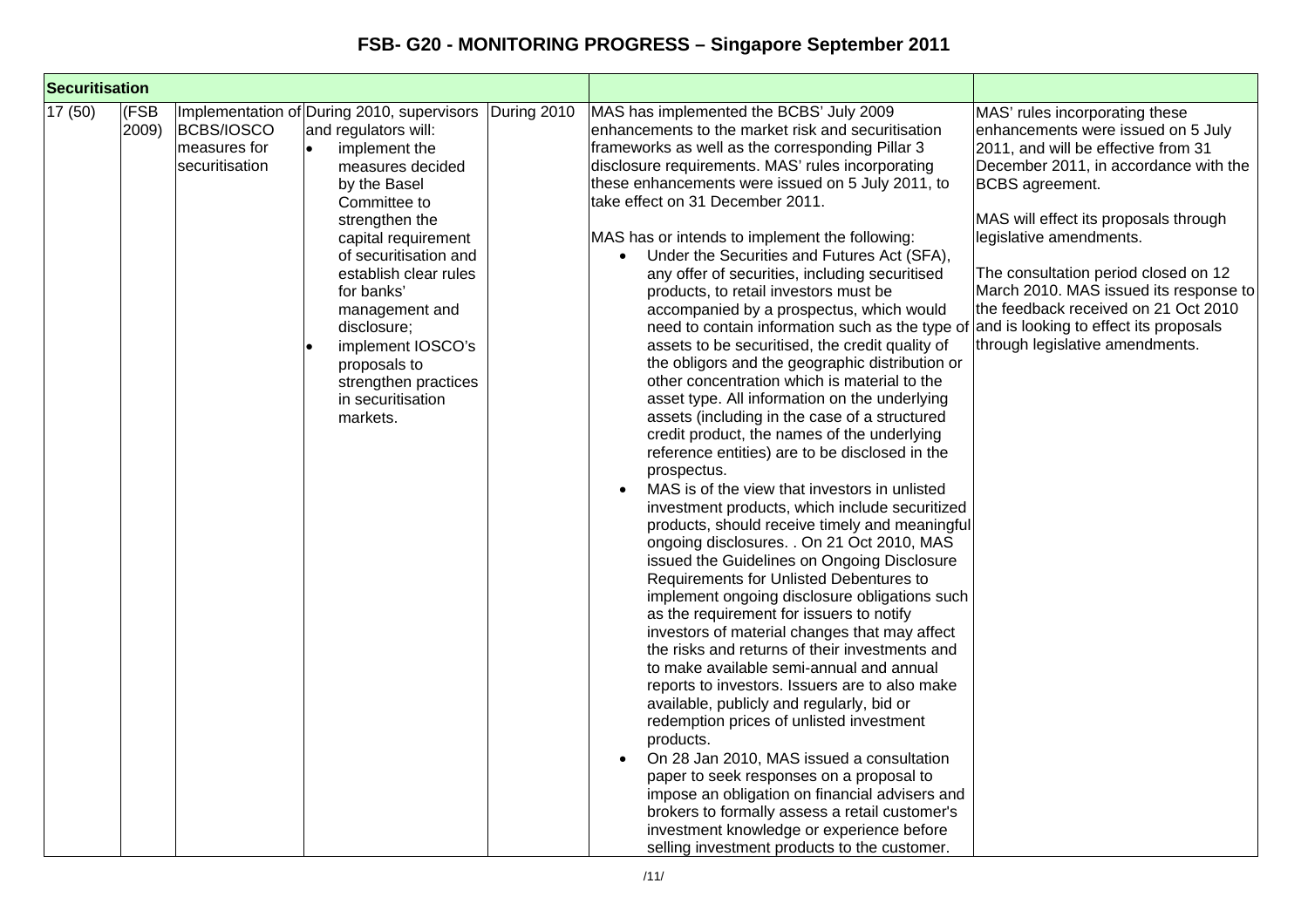|               |                  |                                                                                                                                                                                                      |                                                                                                                                                                                                                                                                                                                                                                                                | Customers who do not have the relevant<br>knowledge or experience in specific unlisted<br>investment products must be given financial<br>advice before being able to purchase the<br>product. In the case of listed investment<br>products, additional safeguards will be<br>required when brokers approve trading<br>accounts for customers who are assessed not<br>to possess the relevant knowledge or<br>experience in derivatives. These new<br>obligations will apply to securitised products<br>sold to retail investors.                         |                                                                                                                                                                                                                                                                                                                                                                                             |
|---------------|------------------|------------------------------------------------------------------------------------------------------------------------------------------------------------------------------------------------------|------------------------------------------------------------------------------------------------------------------------------------------------------------------------------------------------------------------------------------------------------------------------------------------------------------------------------------------------------------------------------------------------|----------------------------------------------------------------------------------------------------------------------------------------------------------------------------------------------------------------------------------------------------------------------------------------------------------------------------------------------------------------------------------------------------------------------------------------------------------------------------------------------------------------------------------------------------------|---------------------------------------------------------------------------------------------------------------------------------------------------------------------------------------------------------------------------------------------------------------------------------------------------------------------------------------------------------------------------------------------|
| 18(51,<br>52) | (Lon)<br>(Pitts) | Improvement in<br>the risk<br>management of<br>securitisation,<br>including<br>retainment of a<br>part of the risk of<br>the underlying<br>assets by<br>securitisation<br>sponsors or<br>originators | The BCBS and authorities By 2010<br>should take forward work<br>on improving incentives<br>for risk management of<br>securitisation, including<br>considering due diligence<br>and quantitative retention<br>requirements by 2010.<br>Securitization sponsors or<br>originators should retain a<br>part of the risk of the<br>underlying assets, thus<br>encouraging them to act<br>prudently. | MAS is monitoring discussions relating to this area and Ongoing.<br>will assess the appropriateness of such proposals in<br>the local context.<br>MAS is monitoring discussions relating to this area and Ongoing.<br>will assess the appropriateness of such proposals in<br>the local context.                                                                                                                                                                                                                                                         |                                                                                                                                                                                                                                                                                                                                                                                             |
| 19(10)        | (FSF<br>2008)    | Strengthening of<br>regulatory and<br>for monolines                                                                                                                                                  | II.8 Insurance supervisors Ongoing<br>should strengthen the<br>capital framework regulatory and capital<br>framework for monoline<br>linsurers in relation to<br>structured credit.                                                                                                                                                                                                            | MAS' existing rules on financial guarantee ("FG")<br>business are aligned with those adopted by other<br>jurisdictions that have well-established FG insurance<br>markets. Under MAS' FG regulatory framework, FG<br>insurers are required to maintain contingency reserves<br>to buffer extraordinary surges in claims during cyclical<br>downturns.<br>MAS' Insurance Regulations are accessible via:<br>http://www.mas.gov.sg/legislation_guidelines<br>insurance/sub legislation/Insurance Financial<br>Guarantee_Insurance__Regulations.html<br>and | Currently, there is no licensed FG<br>insurer in Singapore.<br>MAS is monitoring international<br>regulatory developments on FG<br>business with a view of to update and<br>align our FG regulatory framework<br>where necessary.<br>MAS currently has the powers under the<br>Insurance Act to impose additional<br>conditions to address risks areas not<br>covered under the existing FG |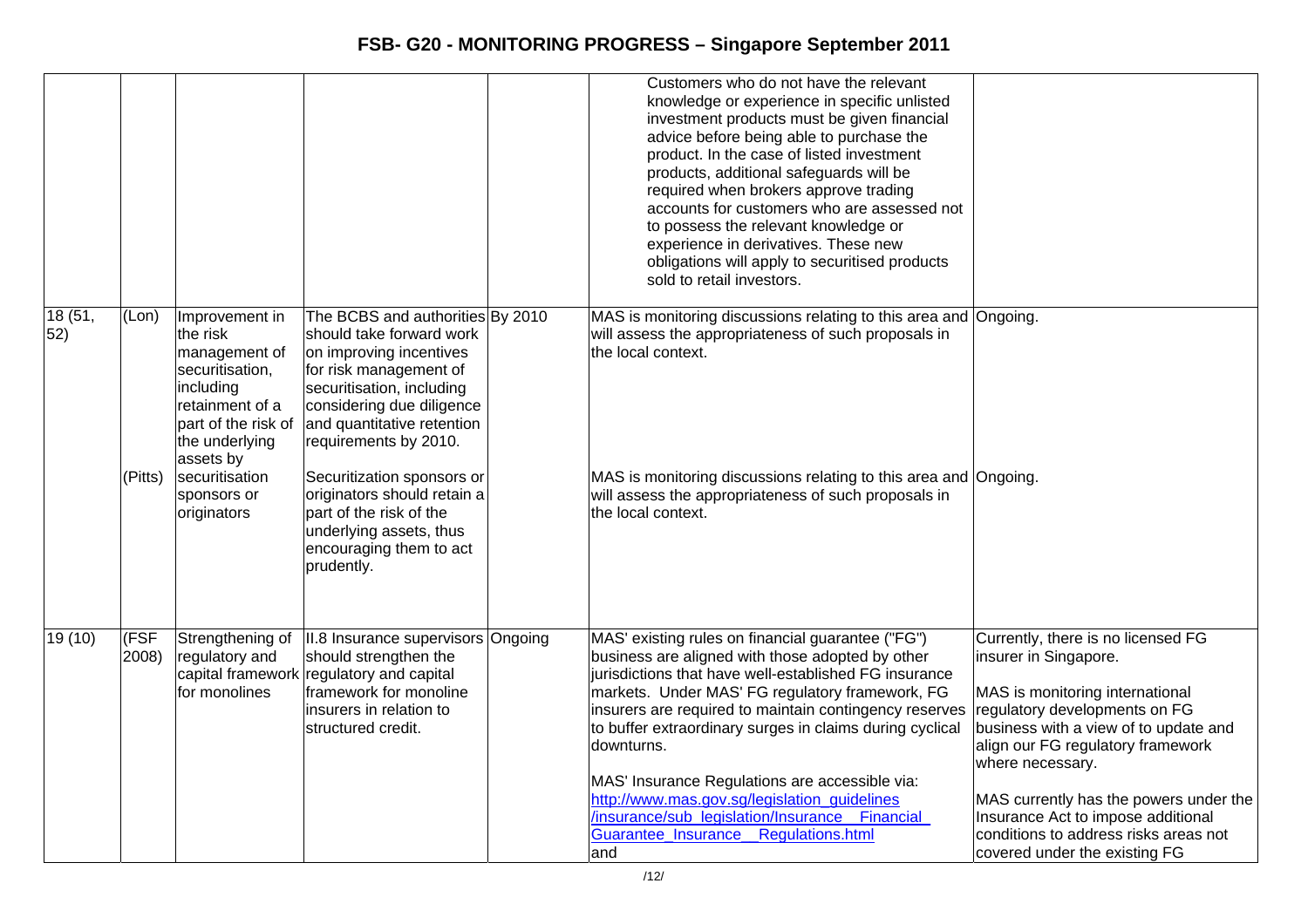|        |               |                                                                                                                     |                                                                                                                                                                                |         | http://www.mas.gov.sg/resource/legislation guidelines/ Regulations.<br>insurance/sub legislation/Insurance SL/INSURANCE<br>%20(FINANCIAL%20GUARANTEE%20INSURANCE)<br>%20REGULATIONS.pdf                                                                                                                                                                                                                                                                                                                                                                                                                                                                                                                                                                                                                                                                                                                                                                                                                                                                                                                                                                                                                                                              |                                                                                                                     |
|--------|---------------|---------------------------------------------------------------------------------------------------------------------|--------------------------------------------------------------------------------------------------------------------------------------------------------------------------------|---------|------------------------------------------------------------------------------------------------------------------------------------------------------------------------------------------------------------------------------------------------------------------------------------------------------------------------------------------------------------------------------------------------------------------------------------------------------------------------------------------------------------------------------------------------------------------------------------------------------------------------------------------------------------------------------------------------------------------------------------------------------------------------------------------------------------------------------------------------------------------------------------------------------------------------------------------------------------------------------------------------------------------------------------------------------------------------------------------------------------------------------------------------------------------------------------------------------------------------------------------------------|---------------------------------------------------------------------------------------------------------------------|
| 20(54) | (FSF<br>2008) | Strengthening of<br>supervisory<br>requirements or<br>best practices fir<br>investment in<br>structured<br>products | II.18 Regulators of<br>institutional investors<br>should strengthen the<br>requirements or best<br>practices for firms'<br>processes for investment<br>in structured products. | Ongoing | MAS' credit risk management guidelines emphasise<br>the need for financial industry investors to conduct<br>comprehensive assessments and monitoring of the<br>creditworthiness of obligors rather than just rely on<br>external credit ratings. Our guidelines emphasise the<br>need for institutions to have policies to develop, review<br>and implement an internal risk rating system, which<br>would be validated periodically. Such a system will<br>assign a credit risk rating to obligors that more<br>accurately reflects the obligors' risk profile and<br>likelihood of loss. MAS will look into strengthening the<br>system as part of our periodic review of the guidelines.                                                                                                                                                                                                                                                                                                                                                                                                                                                                                                                                                          | Requirements are in existing risk<br>management guidelines for institutional<br>linvestors in the financial sector. |
| 21(14) | (FSF<br>2008) | Enhanced<br>disclosure of<br>securitised<br>products                                                                | III.10-III.13 Securities<br>market regulators should<br>work with market<br>participants to expand<br>information on securitised<br>products and their<br>underlying assets.   | Ongoing | Under the Securities and Futures Act (SFA), any offer<br>of securities, including securitised products, to retail<br>investors must be accompanied by a prospectus,<br>which would need to contain information such as the<br>type of assets to be securitised, the credit quality of the<br>obligors and the geographic distribution or other<br>concentration which is material to the asset type. All<br>information on the underlying assets (including in the<br>case of a structured credit product, the names of the<br>underlying reference entities) is to be disclosed in the<br>prospectus.<br>MAS is of the view that investors in unlisted investment<br>products should receive timely and meaningful ongoing<br>disclosures. On 21 Oct 2010, MAS issued the<br>Guidelines on Ongoing Disclosure Requirements for<br>Unlisted Debentures to implement ongoing disclosure<br>obligations such as the requirement for issuers to notify<br>investors of material changes that may affect the risks<br>and returns of their investments and to make available<br>semi-annual and annual reports to investors. Issuers<br>are to also make available, publicly and regularly, bid<br>or redemption prices of unlisted investment products. | MAS will effect its proposals through<br>legislative amendments.                                                    |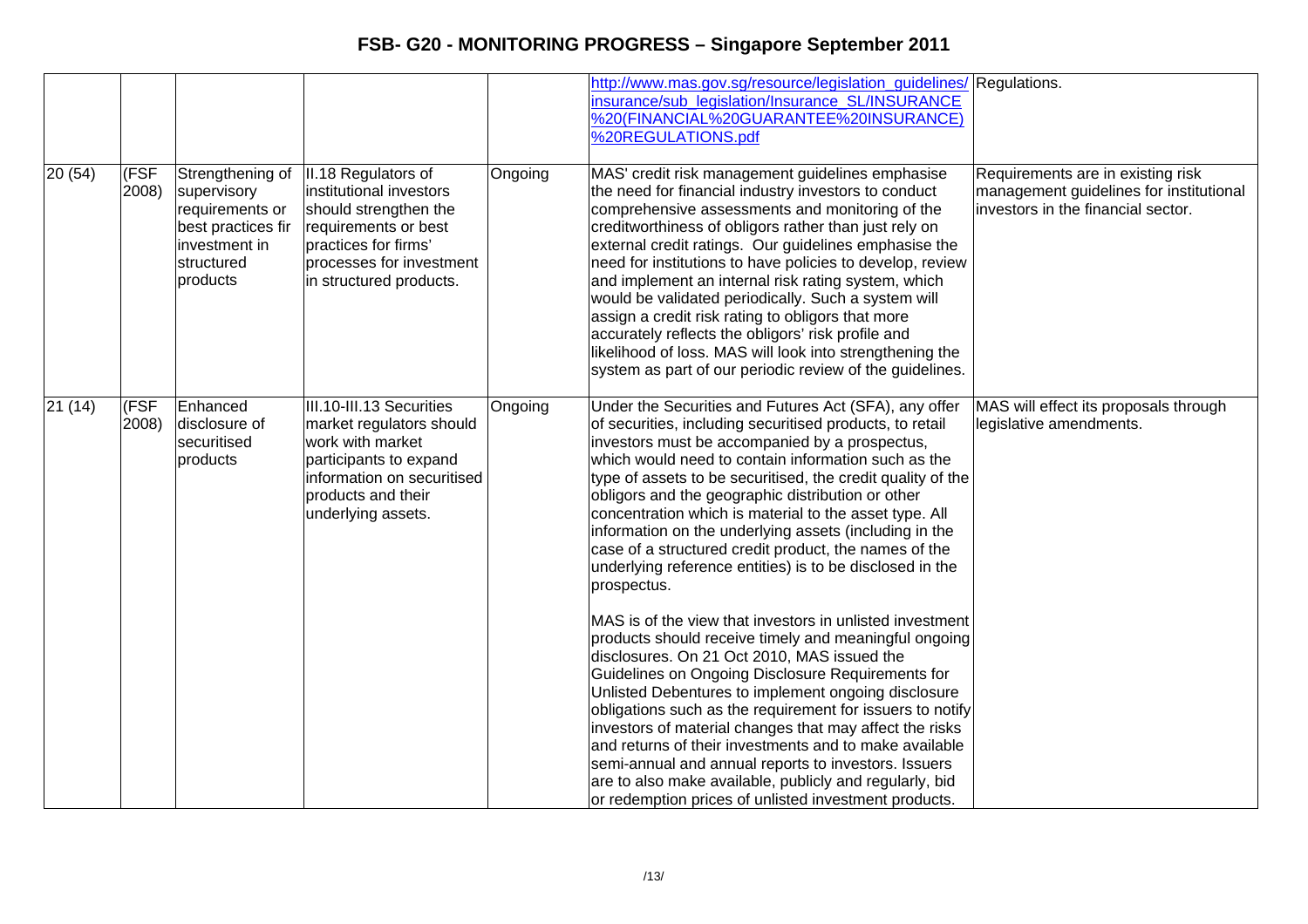| IV. Improving OTC derivatives markets |         |                                                                                                                                                                                                                                             |                                                                                                                                                                                                                                                                                                                                                                                                                                                                                                                                             |                              |                                                                                                                                                                                                                                                                                                                                                                                                                                                                                                                                                                                                                                                                                                                                                                                                                                                                                                    |                                                                                                 |
|---------------------------------------|---------|---------------------------------------------------------------------------------------------------------------------------------------------------------------------------------------------------------------------------------------------|---------------------------------------------------------------------------------------------------------------------------------------------------------------------------------------------------------------------------------------------------------------------------------------------------------------------------------------------------------------------------------------------------------------------------------------------------------------------------------------------------------------------------------------------|------------------------------|----------------------------------------------------------------------------------------------------------------------------------------------------------------------------------------------------------------------------------------------------------------------------------------------------------------------------------------------------------------------------------------------------------------------------------------------------------------------------------------------------------------------------------------------------------------------------------------------------------------------------------------------------------------------------------------------------------------------------------------------------------------------------------------------------------------------------------------------------------------------------------------------------|-------------------------------------------------------------------------------------------------|
| 22 (17,<br>18)                        | (Pitts) | (Seoul) Reforming OTC<br>derivative<br>markets,<br>including the<br><b>CDS</b> markets<br>$(e.g. CCP)$ ; and<br>trading of all<br>standardized<br><b>OTC</b> derivatives<br>on exchanges,<br>clearing and<br>trade repository<br>reporting. | We endorsed the FSB's<br>recommendations for<br>implementing our<br>previous commitments in<br>standardisation of an internationally<br>consistent manner,<br>recognizing the<br>importance of a level<br>playing field.<br>All standardized OTC<br>derivative contracts<br>should be traded on<br>exchanges or electronic<br>trading platforms, where<br>appropriate, and cleared<br>through central<br>counterparties by end-                                                                                                             | By end-2012<br>at the latest | MAS has announced that MAS will meet objectives set MAS to continue participating actively in<br>by G20 Leaders on regulation of OTC derivatives as<br>well as recommendations by the Financial Stability<br>Board (FSB). We are now reviewing our detailed<br>policies and will conduct consultation by the end of this<br>year on all aspects of FSB's recommendations. MAS<br>aims to meet FSB target to implement the<br>recommendations by end 2012.<br>As a member of the IOSCO Task Force on OTC<br>Derivatives, MAS supports the move towards greater<br>transparency in the OTC derivatives market and<br>participates actively in the discussions of the Task<br>Force.<br>The reports and recommendations by the Task Force<br>will also be guiding principles in Singapore's<br>implementation considerations                                                                          | the Task Force discussions with a view<br>to implementing the recommendations<br>when finalised |
|                                       | (Lon)   |                                                                                                                                                                                                                                             | 2012 at the latest. OTC<br>derivative contracts<br>should be reported to<br>trade repositories. Non-<br>centrally cleared<br>contracts should be<br>subject to higher capital<br>requirements.<br>We will promote the<br>standardization and<br>resilience of credit<br>derivatives markets, in<br>particular through the<br>establishment of central<br>clearing counterparties<br>subject to effective<br>regulation and<br>supervision. We call on<br>the industry to develop an<br>action plan on<br>standardisation by<br>autumn 2009. |                              | As a member of the CPSS-IOSCO WG on the<br>application of Recommendations for Central<br>Counterparties to OTC derivatives clearing, and of the<br>CPSS-IOSCO WG on review of standards for financial<br>market infrastructure, we are supportive of and have<br>contributed to the review of CPSS/IOSCO<br>requirements for OTC derivatives central<br>counterparties (CCP). SGX has launched a CCP for<br>OTC financial derivatives which provides a platform for<br>the increased migration of OTC financial derivatives.<br>The international and regional banks are members of<br>the CCP. MAS will ensure that the CCPs in Singapore<br>will meet the revised CPSS/IOSCO requirements.<br>The OTC Derivatives Supervisors Group ("ODSG") is<br>actively engaging the OTC derivatives dealers to<br>increase standardisation. MAS is supportive of the<br>work being carried out by the ODSG. | Part of ongoing supervisory work                                                                |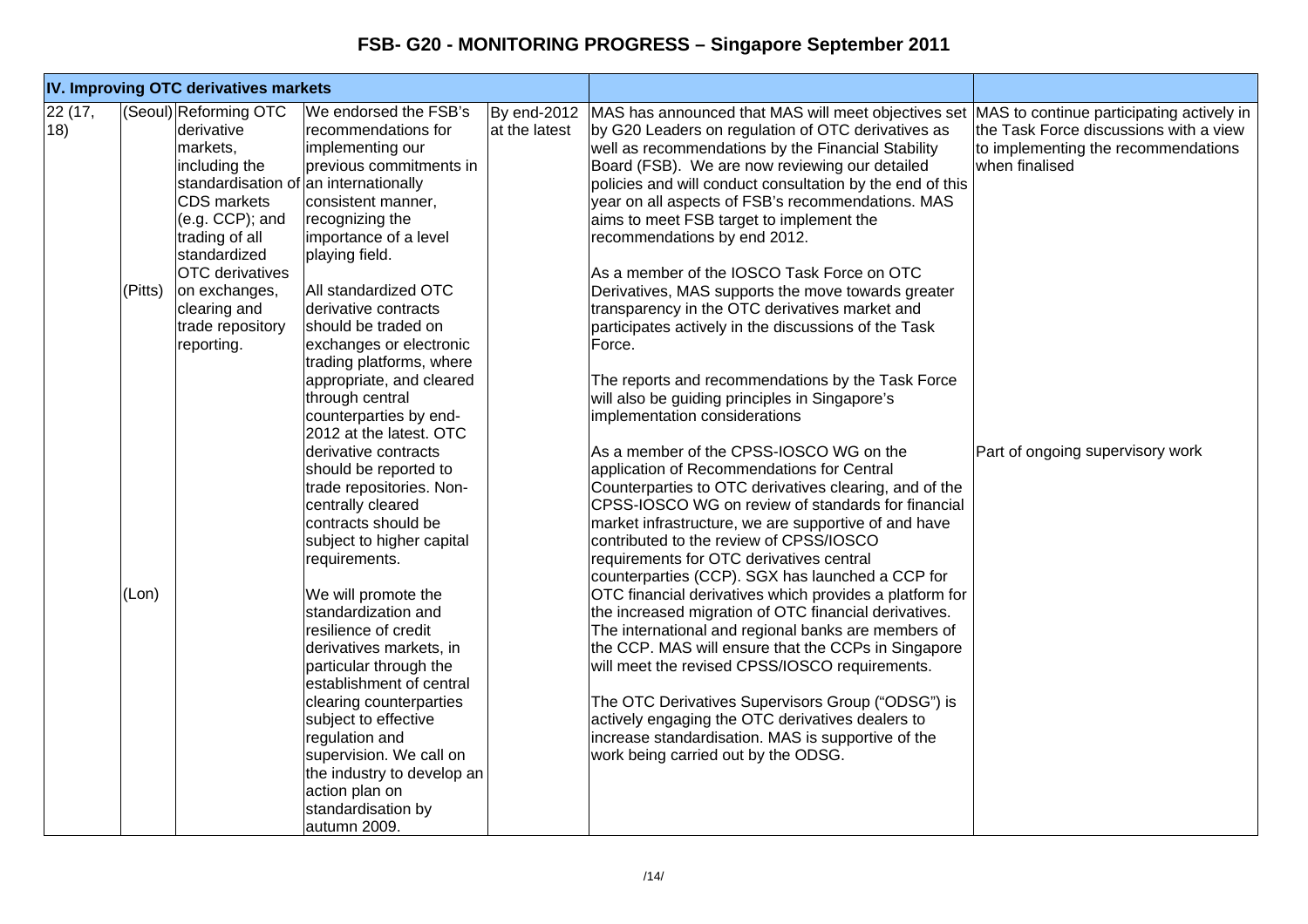| V. Developing macro-prudential frameworks and tools |               |                                                                                          |                                                                                                                                                                                                                                                                                                                                                                                                                                           |             |                                                                                                                                                                                                                                                                                                                                                                                                                                                                                                                                                                                                                                                                                                                                                                                                                                                                                                                                                                                                                  |                                                                                                                                                                                                                                                                                                                                                                                                                                                                    |
|-----------------------------------------------------|---------------|------------------------------------------------------------------------------------------|-------------------------------------------------------------------------------------------------------------------------------------------------------------------------------------------------------------------------------------------------------------------------------------------------------------------------------------------------------------------------------------------------------------------------------------------|-------------|------------------------------------------------------------------------------------------------------------------------------------------------------------------------------------------------------------------------------------------------------------------------------------------------------------------------------------------------------------------------------------------------------------------------------------------------------------------------------------------------------------------------------------------------------------------------------------------------------------------------------------------------------------------------------------------------------------------------------------------------------------------------------------------------------------------------------------------------------------------------------------------------------------------------------------------------------------------------------------------------------------------|--------------------------------------------------------------------------------------------------------------------------------------------------------------------------------------------------------------------------------------------------------------------------------------------------------------------------------------------------------------------------------------------------------------------------------------------------------------------|
| 23(25)                                              | (Lon)         | Amendment of<br>regulatory<br>systems to take<br>account of<br>macro-prudential<br>risks | Amend our regulatory<br>systems to ensure<br>authorities are able to<br>identify and take account<br>of macro-prudential risks<br>across the financial<br>system including in the<br>case of regulated banks,<br>shadow banks and<br>private pools of capital to<br>limit the build up of<br>systemic risk.                                                                                                                               | Ongoing     | MAS exercises the functions of a central bank as well<br>as an integrated financial services supervisor of<br>banking, insurance and capital markets. Through<br>these functions, MAS gathers data and information for<br>micro-prudential and macro-prudential analysis, and<br>keeps abreast of international developments and<br>discussions on these issues.<br>A Financial Stability Meeting is held regularly to<br>discuss risks and developments which could impact<br>Singapore's macroeconomic and financial stability.<br>Senior management representation at the meeting<br>includes supervisors and those responsible for<br>macroeconomic surveillance and monetary policy.<br>More specifically, we have been studying papers on<br>macroprudential policy from the IMF (March 2011) and<br>CGFS (May 2010), and have been participating in<br>forums such as the FSB-IMF-BIS Macroprudential<br>Roundtable in June 2011 in Basel, with a view to<br>refining our current macroprudential policy. | MAS is closely monitoring international<br>developments on these issues and<br>risks, and is represented in the FSB's<br>Standing Committee for Assessment of<br>Vulnerabilities and its analytic subgroup<br>AGV.                                                                                                                                                                                                                                                 |
| 24 (26)                                             | (Lon)         | Powers for<br>gathering<br>relevant<br>information by<br>national<br>regulators          | Ensure that national<br>regulators possess the<br>powers for gathering<br>relevant information on all<br>material financial<br>institutions, markets and<br>instruments in order to<br>assess the potential for<br>failure or severe stress to<br>contribute to systemic<br>risk. This will be done in<br>close coordination at<br>international level in order<br>to achieve as much<br>consistency as possible<br>across jurisdictions. | Ongoing     | As an integrated supervisor and central bank, MAS<br>already gathers data from financial institutions either<br>through regulatory submissions and/or regular industry<br>surveys, together with macroeconomic and asset<br>markets (e.g. property) data that it collects or obtains<br>from other government agencies.                                                                                                                                                                                                                                                                                                                                                                                                                                                                                                                                                                                                                                                                                          | MAS has sufficient legal powers to<br>obtain the necessary information. MAS<br>is constantly reviewing whether existing<br>data can be improved or new data<br>should be collected for further analysis<br>and understanding of material risks and<br>vulnerabilities in the domestic system.<br>MAS has recently joined the<br>Implementation Group of the FSB<br>Working Group on Data Gaps and<br>Systemic Linkages, with this as one of<br>the considerations. |
| 25(28)                                              | (FSF<br>2009) | Use of macro-<br>prudential tools                                                        | 3.1 Authorities should use End-2009<br>quantitative indicators                                                                                                                                                                                                                                                                                                                                                                            | and ongoing | MAS is currently monitoring the leverage ratio of<br>financial institutions, and using it as a supervisory tool                                                                                                                                                                                                                                                                                                                                                                                                                                                                                                                                                                                                                                                                                                                                                                                                                                                                                                  | Under Basel III, supervisory monitoring<br>will start 1 January 2011 and parallel run                                                                                                                                                                                                                                                                                                                                                                              |
|                                                     |               |                                                                                          | and/or constraints on<br>leverage and margins as                                                                                                                                                                                                                                                                                                                                                                                          |             | (where significant or unusual movements trigger<br>supervisory discussions). For property-related                                                                                                                                                                                                                                                                                                                                                                                                                                                                                                                                                                                                                                                                                                                                                                                                                                                                                                                | between 1 January 2013 to 1 January<br>2017 before final calibration in 2017 and                                                                                                                                                                                                                                                                                                                                                                                   |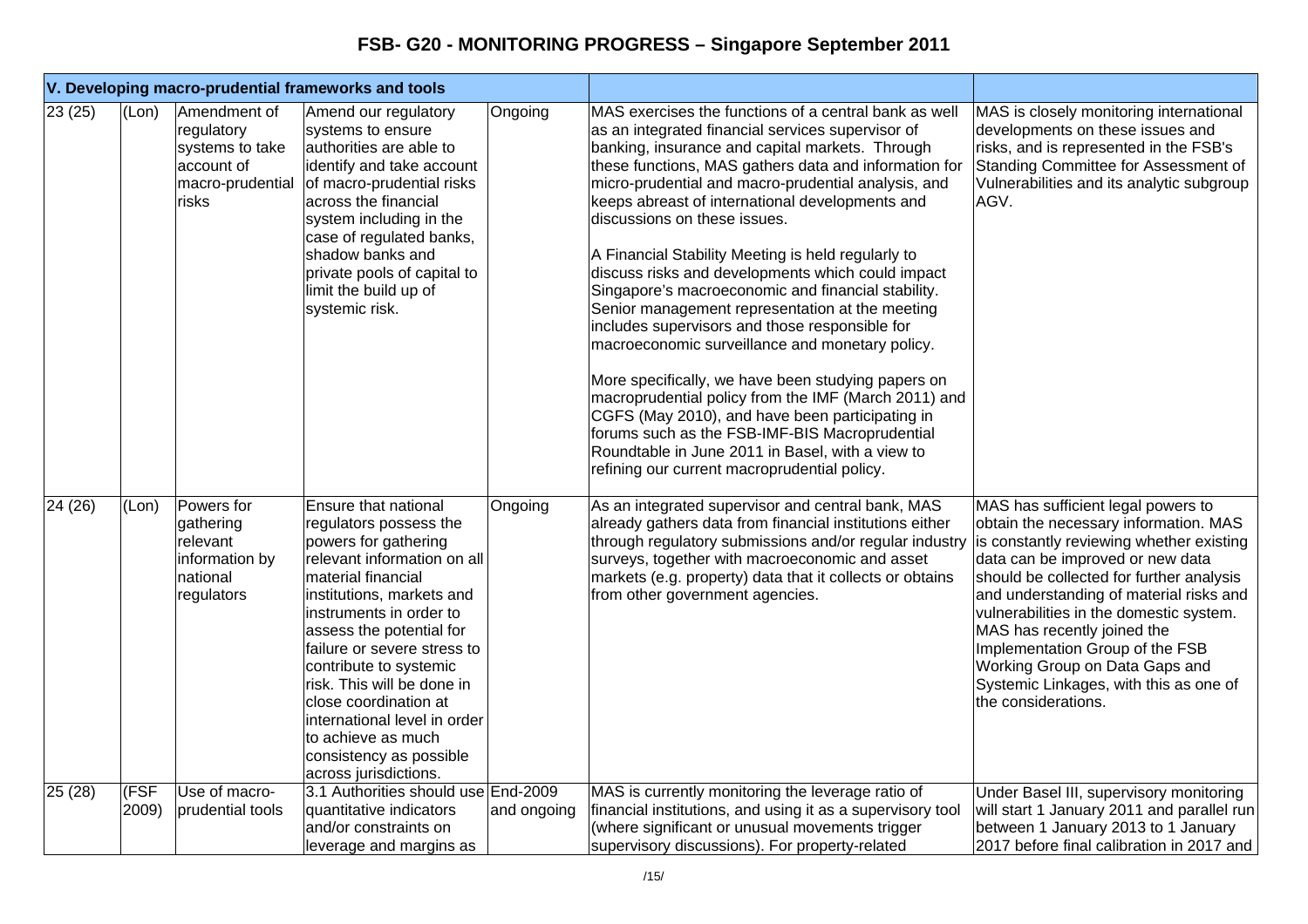|         |                                               | macro-prudential tools for<br>supervisory purposes.<br>Authorities should use<br>quantitative indicators of<br>leverage as guides for<br>policy, both at the<br>institution-specific and at<br>the macro-prudential<br>(system-wide) level<br>Authorities should review<br>enforcing minimum initial<br>margins and haircuts for<br>OTC derivatives and<br>securities financing<br>transactions. | exposures of banks, MAS imposes an overall<br>regulatory limit on such exposures.<br>MAS requires minimum margin requirements for<br>securities financing in the capital markets.<br>MAS has started exploring a suitable countercyclical<br>capital buffer framework that takes into account the<br>structure of Singapore's financial system and real<br>economy.                                                                                                                                                                                                                                                                                                                                                                                                                                                                                                                                                                                                                                                                                                                                                                                                                                                                                                                                         | possibly a Pillar 1 approach on 1<br>January 2018.<br>To be implemented in line with the<br>BCBS proposals and timelines.                                                                                                                        |
|---------|-----------------------------------------------|--------------------------------------------------------------------------------------------------------------------------------------------------------------------------------------------------------------------------------------------------------------------------------------------------------------------------------------------------------------------------------------------------|-------------------------------------------------------------------------------------------------------------------------------------------------------------------------------------------------------------------------------------------------------------------------------------------------------------------------------------------------------------------------------------------------------------------------------------------------------------------------------------------------------------------------------------------------------------------------------------------------------------------------------------------------------------------------------------------------------------------------------------------------------------------------------------------------------------------------------------------------------------------------------------------------------------------------------------------------------------------------------------------------------------------------------------------------------------------------------------------------------------------------------------------------------------------------------------------------------------------------------------------------------------------------------------------------------------|--------------------------------------------------------------------------------------------------------------------------------------------------------------------------------------------------------------------------------------------------|
| 26 (29) | (WAP) Monitoring of<br>asset price<br>changes | Authorities should monitor Ongoing<br>substantial changes in<br>asset prices and their<br>implications for the macro<br>economy and the<br>financial system.                                                                                                                                                                                                                                     | MAS monitors closely and analyses trends and<br>developments in asset markets in Singapore, as well<br>as those in the Asia-Pacific region and in the<br>developed economies, using a combination of forward-<br>looking market indicators, and internal models to<br>assess implications on the macro-economy and the<br>financial system. MAS also maintains close contact<br>with relevant government agencies, the Singapore<br>Exchange and financial sector players to better<br>understand trends in asset prices (e.g. in equity and<br>property markets).<br>MAS has been working closely with relevant<br>government agencies in designing and implementing<br>measures to temper the property market since Sept<br>2009. The calibrated measures are aimed at pre-<br>empting a property bubble from forming, and ensuring<br>a stable and sustainable property market by tempering<br>sentiments and encouraging financial prudence among<br>property purchasers, There have been several rounds<br>of measures including the latest set of measures on 13<br>Jan 2011.<br>Reflecting the importance we place on monitoring and<br>understanding asset price dynamics, MAS co-hosted a<br>research workshop on 'Property Markets and Financial<br>Stability' with the BIS recently in Sep 2011. | Part of MAS' ongoing policy and<br>supervision work.<br>Going forward, MAS will continue our<br>close monitoring of property price levels<br>and transaction activity, and take stock<br>of the impact of the Government's<br>property measures. |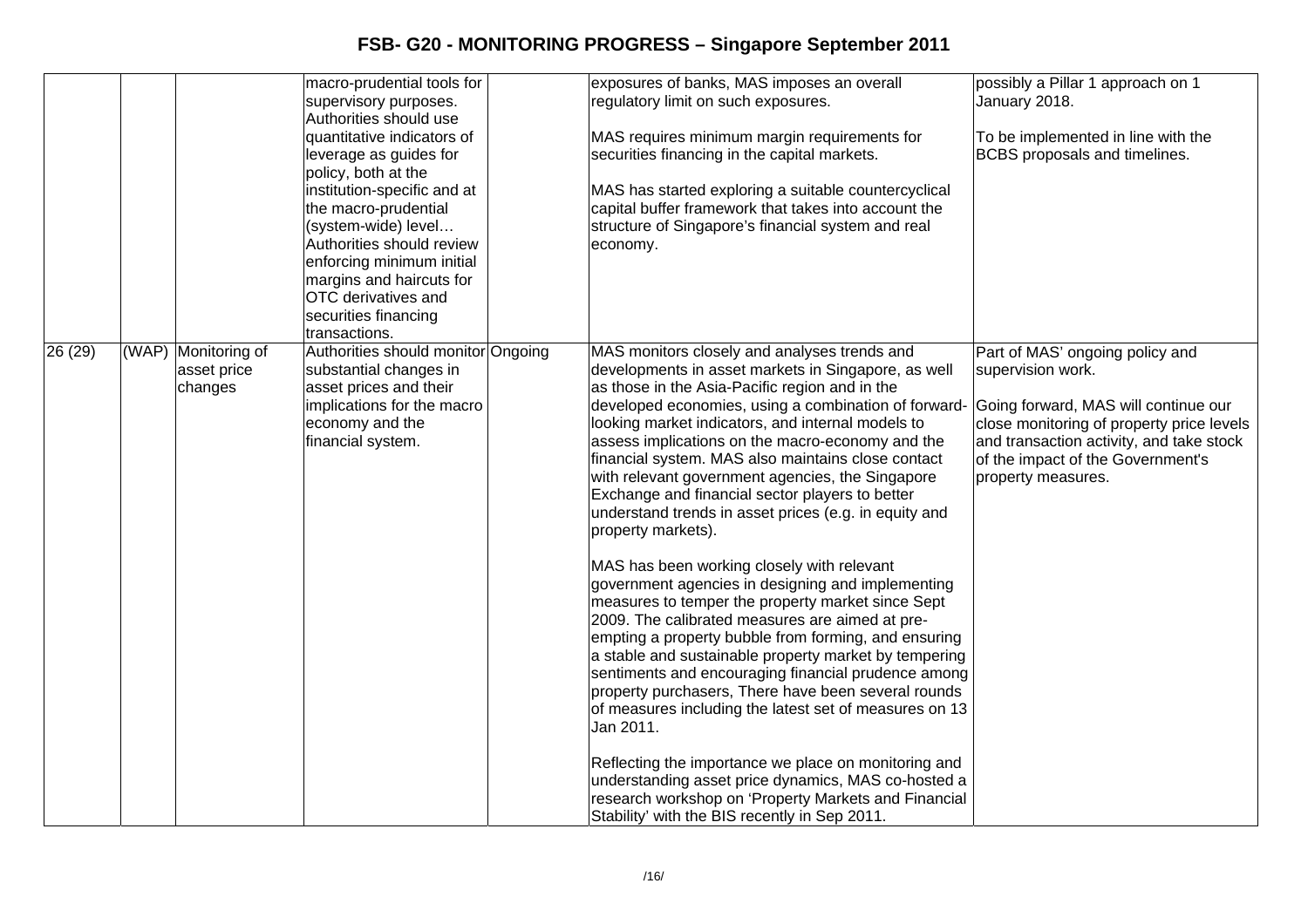**FSB- G20 - MONITORING PROGRESS – Singapore September 2011** 

| 27(32)  | (FSF<br>2008) | Improved<br>cooperation<br>between<br>supervisors and<br>central banks        | V.8 Supervisors and<br>central banks should<br>improve cooperation and<br>the exchange of<br>information including in<br>the assessment of<br>financial stability risks.<br>The exchange of<br>information should be<br>rapid during periods of<br>market strain.      | Ongoing | At the national level, MAS is an integrated supervisor<br>of financial institutions in Singapore, besides being the<br>central bank. Hence, national co-ordination is carried<br>out in an expedient manner across departments within<br>MAS. A Financial Stability Meeting is held regularly to<br>discuss risks and developments which could impact<br>Singapore's macroeconomic and financial stability.<br>Senior management representation at the meeting<br>includes supervisors and those responsible for<br>macroeconomic surveillance and monetary policy.<br>Foreign regulators can conduct inspections of their<br>bank branches in Singapore and there are joint<br>inspections as well.<br>MAS sends its examination reports of foreign banks to<br>parent supervisory authorities.<br>MAS has regular bilateral dialogue and exchanges with<br>relevant regulators and central banks in addition to<br>participating in regional and international meetings. We<br>have also signed MOUs with various foreign financial<br>supervisory agencies related to information exchange<br>and mutual assistance.<br>Besides exchange of information on stability issues at<br>such fora, MAS regularly publishes a Financial Stability<br>Review, which examines potential risks and<br>vulnerabilities in the financial system, as well as<br>reviews the ability for the system to withstand potential<br>shocks. | Part of ongoing work. |
|---------|---------------|-------------------------------------------------------------------------------|------------------------------------------------------------------------------------------------------------------------------------------------------------------------------------------------------------------------------------------------------------------------|---------|----------------------------------------------------------------------------------------------------------------------------------------------------------------------------------------------------------------------------------------------------------------------------------------------------------------------------------------------------------------------------------------------------------------------------------------------------------------------------------------------------------------------------------------------------------------------------------------------------------------------------------------------------------------------------------------------------------------------------------------------------------------------------------------------------------------------------------------------------------------------------------------------------------------------------------------------------------------------------------------------------------------------------------------------------------------------------------------------------------------------------------------------------------------------------------------------------------------------------------------------------------------------------------------------------------------------------------------------------------------------------------------------------------------------------|-----------------------|
|         |               | <b>VI. Strengthening accounting standards</b>                                 |                                                                                                                                                                                                                                                                        |         |                                                                                                                                                                                                                                                                                                                                                                                                                                                                                                                                                                                                                                                                                                                                                                                                                                                                                                                                                                                                                                                                                                                                                                                                                                                                                                                                                                                                                            |                       |
| 28 (11) |               | (WAP) Consistent<br>application of<br>high-quality<br>accounting<br>standards | Regulators, supervisors,<br>and accounting standard<br>setters, as appropriate,<br>should work with each<br>other and the private<br>sector on an ongoing<br>basis to ensure consistent<br>application and<br>enforcement of high-<br>quality accounting<br>standards. | Ongoing | MAS works closely with the Singapore Accounting<br>Standards Council (ASC) and interacts with the private<br>sector, to ensure consistent application and<br>enforcement of high-quality accounting standards.                                                                                                                                                                                                                                                                                                                                                                                                                                                                                                                                                                                                                                                                                                                                                                                                                                                                                                                                                                                                                                                                                                                                                                                                             | Ongoing               |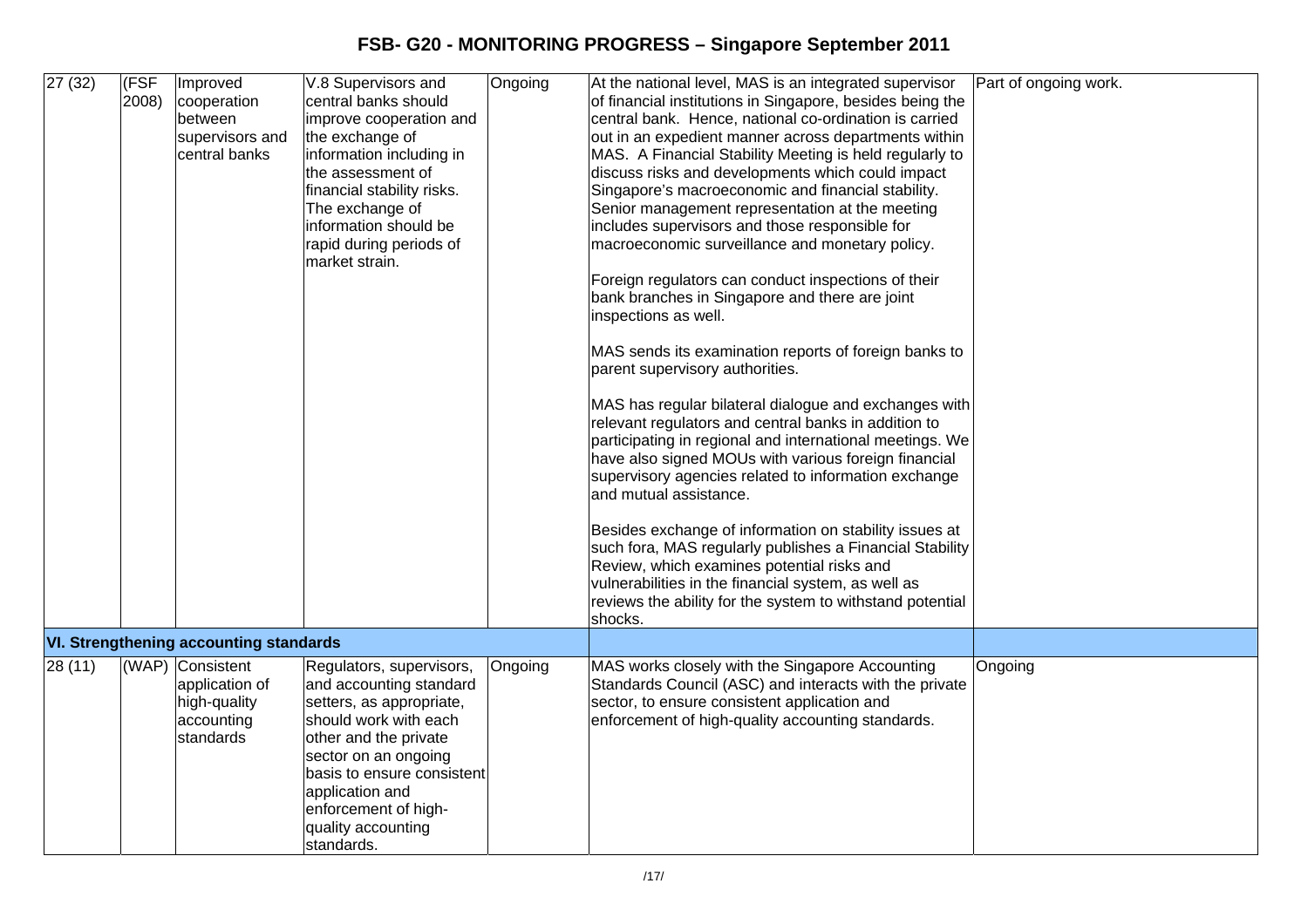| 29 (New) |               | (Seoul) Convergence of<br>accounting<br>standards                                                                   | We re-emphasized the<br>importance we place on<br>achieving a single set of<br>improved high quality<br>global accounting<br>standards and called on<br>the International<br><b>Accounting Standards</b><br>Board and the Financial<br><b>Accounting Standards</b><br>Board to complete their<br>convergence project.                                            | End-2011 |                                                                                                                                                                                                                                                                                                                                                                                                                                                                                                                                                                                                                                                                                                                                                               |                                                                                                                                                                                |
|----------|---------------|---------------------------------------------------------------------------------------------------------------------|------------------------------------------------------------------------------------------------------------------------------------------------------------------------------------------------------------------------------------------------------------------------------------------------------------------------------------------------------------------|----------|---------------------------------------------------------------------------------------------------------------------------------------------------------------------------------------------------------------------------------------------------------------------------------------------------------------------------------------------------------------------------------------------------------------------------------------------------------------------------------------------------------------------------------------------------------------------------------------------------------------------------------------------------------------------------------------------------------------------------------------------------------------|--------------------------------------------------------------------------------------------------------------------------------------------------------------------------------|
| 30 (12)  | (FSF<br>2009) | The use of<br>valuation<br>reserves or<br>adjustments<br>by<br>accounting<br>standard<br>setters and<br>supervisors | 3.4 Accounting standard<br>setters and prudential<br>supervisors should<br>examine the use of<br>valuation reserves or<br>adjustments for fair<br>valued financial<br>instruments when data or<br>modelling needed to<br>support their valuation is<br>weak.                                                                                                     | End-2009 | MAS has implemented the BCBS' July 2009<br>enhancements to the market risk and securitisation<br>frameworks as well as the corresponding Pillar 3<br>disclosure requirements. This includes the enhanced<br>guidance on prudent valuation and when valuation<br>adjustments should be required. MAS' rules<br>incorporating these enhancements were issued on 5<br>July 2011, to take effect on 31 December 2011.<br>In May 2011, the IASB issued IFRS 13 Fair Value<br>Measurement. IFRS 13 includes guidance on dealing<br>with the fair value measurement of financial<br>instruments in markets that are no longer active,<br>including when valuation adjustments would be<br>appropriate. IFRS 13 will be adopted in Singapore<br>without modification. | MAS' rules incorporating these<br>enhancements were issued on 5 July<br>2011, and will be effective from 31<br>December 2011, in accordance with the<br><b>BCBS</b> agreement. |
| 31(13)   | (FSF<br>2009) | Dampening of<br>dynamics<br>associated with<br>FVA.                                                                 | 3.5 Accounting standard<br>setters and prudential<br>supervisors should<br>examine possible<br>changes to relevant<br>standards to dampen<br>adverse dynamics<br>potentially associated<br>with fair value accounting.<br>Possible ways to reduce<br>this potential impact<br>include the following: (1)<br>Enhancing the accounting<br>model so that the use of | End-2009 | The ASC has provided comments to the exposure draft The ASC will continue to participate in<br>on classification and measurement of financial<br>instruments issued by the IASB in July 2009 as part of<br>its IAS 39 replacement project. IASB has since<br>finalised the accounting requirements on classification<br>and measurement of financial instruments via the<br>issuance of IFRS 9. The ASC deliberated on the<br>adoption of IFRS 9, and has decided to defer its<br>adoption in Singapore.<br>In arriving at this decision, the ASC took into account<br>the fact that this standard, which deals with<br>classification & measurement of financial instruments,<br>is the first phase of the IAS 39 replacement project and                    | the technical and global developments<br>of the standard and re-deliberate its<br>decision as IFRS 9 is finalised in 2012.                                                     |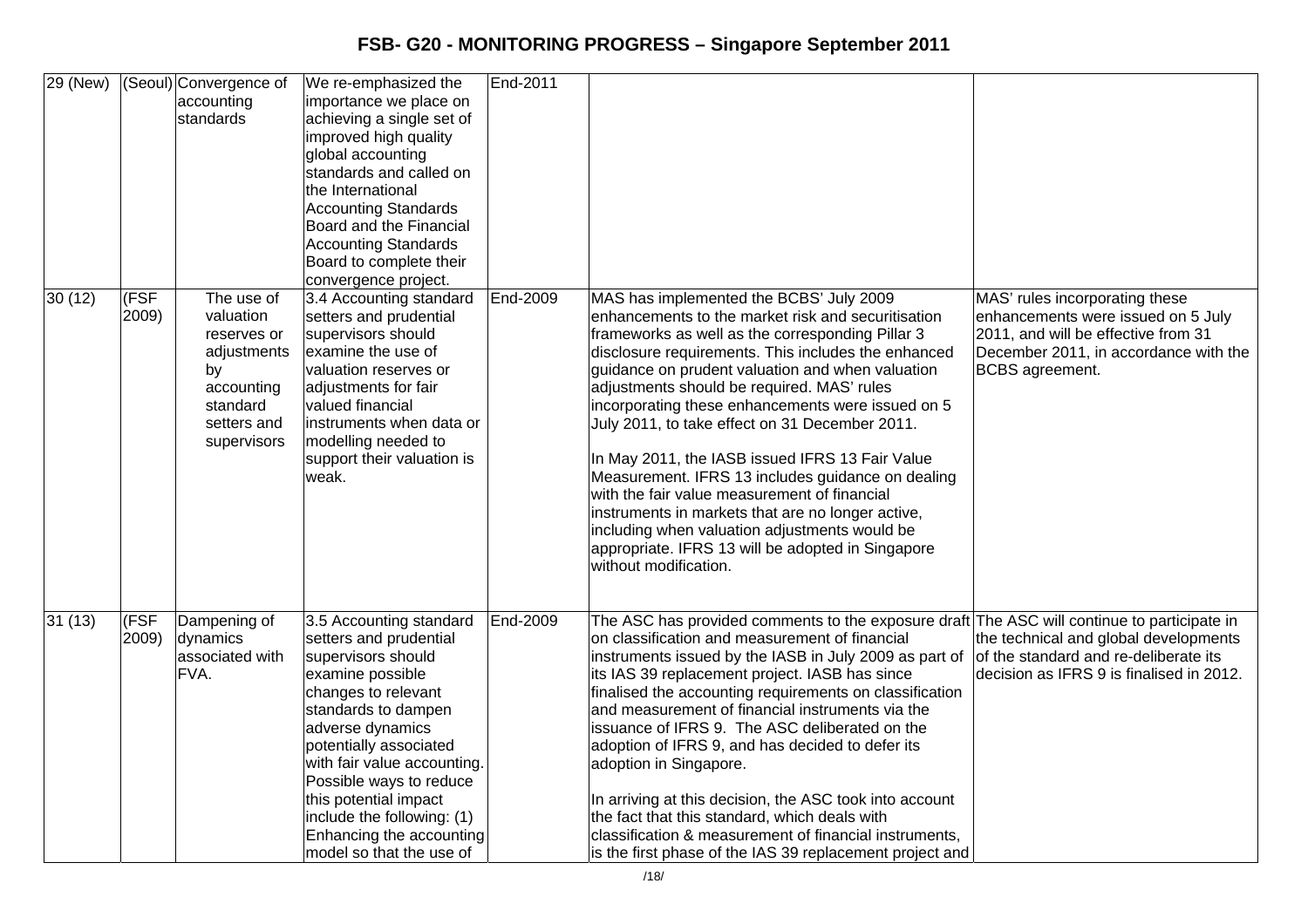|                    |                |                                                                                                                                                                                                                                                                               | fair value accounting is<br>carefully examined for<br>financial instruments of<br>credit intermediaries; (ii)<br>Transfers between<br>financial asset categories;<br>(iii) Simplifying hedge<br>accounting requirements.                                                                                                                                                                                                                                                                                                                                                                                                                                                         |          | the full impact of the other phases covering issues<br>such as Impairment and Hedging has not been<br>finalised. There is also the possibility of further<br>changes to the standard due to the global convergence<br>efforts as well as that arising from feedback received<br>on other phases of the project.                                                                                                                                                                                                                                                                                                                                                                                                                                                                                                                                                                                                                                                |                                                                                                                                                                  |
|--------------------|----------------|-------------------------------------------------------------------------------------------------------------------------------------------------------------------------------------------------------------------------------------------------------------------------------|----------------------------------------------------------------------------------------------------------------------------------------------------------------------------------------------------------------------------------------------------------------------------------------------------------------------------------------------------------------------------------------------------------------------------------------------------------------------------------------------------------------------------------------------------------------------------------------------------------------------------------------------------------------------------------|----------|----------------------------------------------------------------------------------------------------------------------------------------------------------------------------------------------------------------------------------------------------------------------------------------------------------------------------------------------------------------------------------------------------------------------------------------------------------------------------------------------------------------------------------------------------------------------------------------------------------------------------------------------------------------------------------------------------------------------------------------------------------------------------------------------------------------------------------------------------------------------------------------------------------------------------------------------------------------|------------------------------------------------------------------------------------------------------------------------------------------------------------------|
| standards.         |                |                                                                                                                                                                                                                                                                               | VII. Strengthening adherence to international supervisory and regulatory                                                                                                                                                                                                                                                                                                                                                                                                                                                                                                                                                                                                         |          |                                                                                                                                                                                                                                                                                                                                                                                                                                                                                                                                                                                                                                                                                                                                                                                                                                                                                                                                                                |                                                                                                                                                                  |
| 32 (21,<br>22, 23) | (Lon)<br>(WAP) | Adherence to<br>international<br>prudential<br>regulatory and<br>supervisory<br>standards, as<br>well as agreeing<br><b>FSB</b> periodic<br>peer reviews<br>(Note) Please try<br>to prioritise any<br>major initiatives<br>conducted<br>specifically in<br>your jurisdiction. | We are committed to<br>strengthened adherence<br>to international prudential<br>regulatory and<br>supervisory standards.<br>FSB members commit to<br>to undergo FSAP/ pursue the maintenance<br>of financial stability,<br>enhance the openness<br>and transparency of the<br>financial sector,<br>implement international<br>financial standards, and<br>agree to undergo periodic<br>peer reviews, using<br>among other evidence<br>IMF / World Bank FSAP<br>reports.<br>All G20 members commit<br>to undertake a Financial<br><b>Sector Assessment</b><br>Program (FSAP) report<br>and support the<br>transparent assessment<br>of countries' national<br>regulatory systems. | Ongoing  | Singapore has requested for an update to our last<br>FSAP to take place in 2013.<br>With regards to international tax standards, Singapore<br>has passed legislation to allow exchange of information to schedule an FSAP update.<br>on tax matters and has, to date, signed 30 Agreements<br>incorporating the internationally agreed Standard for<br>Exchange of Information. Singapore is also committed<br>to contributing to discussions at the OECD Global<br>Forum in our capacity as Vice Chair of the Peer<br>Review Group (PRG).<br>On AML/CFT standards adherence, Singapore<br>underwent its 3rd Mutual Evaluation on the FATF 40+9<br>Recommendations in Sep 2007 and received 43<br>Compliant/Largely Compliant ratings. Singapore<br>submitted our follow up report to the FATF in Feb<br>2010. The FATF found that Singapore has satisfied all<br>the key and core recommendations and therefore<br>graduated Singapore to biennial reporting. | Part of ongoing policy and supervision<br>work.<br>Singapore is in discussions with the IMF                                                                      |
|                    |                |                                                                                                                                                                                                                                                                               | Reforming compensation practices to support financial stability                                                                                                                                                                                                                                                                                                                                                                                                                                                                                                                                                                                                                  |          |                                                                                                                                                                                                                                                                                                                                                                                                                                                                                                                                                                                                                                                                                                                                                                                                                                                                                                                                                                |                                                                                                                                                                  |
| 33(15)             |                | <b>FSB/FSF</b><br>compensation<br>principles                                                                                                                                                                                                                                  | (Pitts)   Implementation of We fully endorse the<br>implementation standards<br>of the FSB aimed at<br>aligning compensation                                                                                                                                                                                                                                                                                                                                                                                                                                                                                                                                                     | End-2010 | When the FSB Principles and Standards were issued,<br>our existing regulations and guidelines were already<br>broadly in line with the FSB rules. To fully implement<br>all the Principles and Standards, we issued a                                                                                                                                                                                                                                                                                                                                                                                                                                                                                                                                                                                                                                                                                                                                          | While the Singapore banks are mostly in<br>compliance with the FSB Principles and<br>Standards, we are following up with<br>them on the actions taken to further |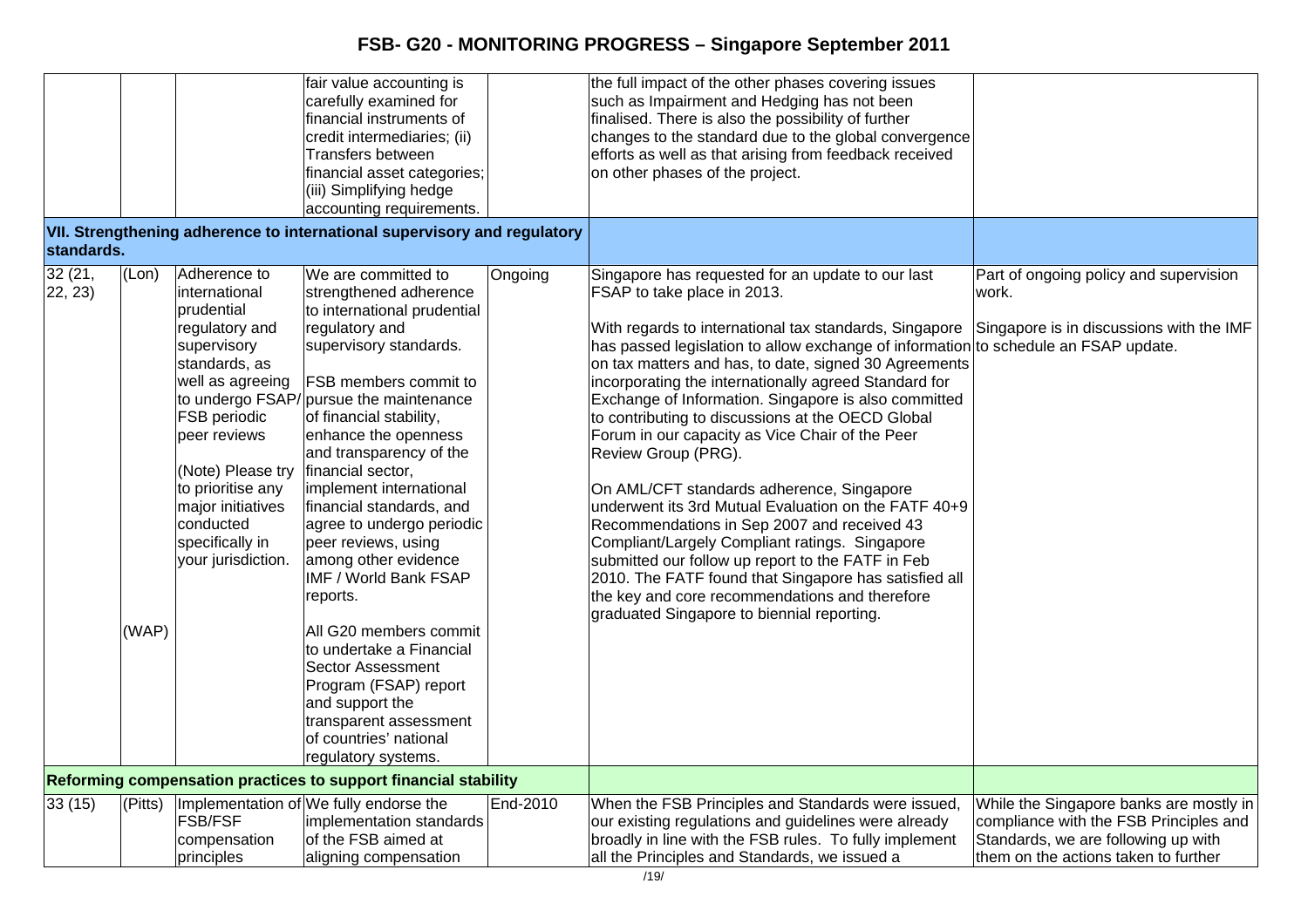|         | with long-term value       |               | consultation paper in March 2010 proposing                | strengthen their compensation |
|---------|----------------------------|---------------|-----------------------------------------------------------|-------------------------------|
|         | creation, not excessive    |               | enhancements to the Corporate Governance                  | framework where necessary.    |
|         | risk-taking. Supervisors   |               | framework for locally incorporated banks and              |                               |
|         | should have the            |               | significant insurers. The proposals include, among        |                               |
|         | responsibility to review   |               | others, requiring the Board to conduct a compensation     |                               |
|         | firms' compensation        |               | review at least annually and to ensure that the           |                               |
|         | policies and structures    |               | compensation framework is risk adjusted, aligned to       |                               |
|         | with institutional and     |               | the job functions and sensitive to time horizon of risks. |                               |
|         | systemic risk in mind and, |               | We implemented the revisions to the regulations and       |                               |
|         | if necessary to offset     |               | guidelines in December 2010.                              |                               |
|         | additional risks, apply    |               |                                                           |                               |
|         | corrective measures,       |               | We required the Boards of directors of locally            |                               |
|         | such as higher capital     |               | incorporated banks to conduct a self-assessment of        |                               |
|         | requirements, to those     |               | their remuneration practices against the FSB Principles   |                               |
|         | firms that fail to         |               | and Standards, to highlight any gaps, and develop         |                               |
|         | implement sound            |               | action plans to address the gaps. We reviewed their       |                               |
|         | compensation policies      |               | submissions, held discussions with the banks on their     |                               |
|         | and practices.             |               | action plans to further strengthen their compensation     |                               |
|         | Supervisors should have    |               | framework in areas that were not fully aligned with the   |                               |
|         | the ability to modify      |               | FSB recommendations, and followed up to ensure that       |                               |
|         | compensation structures    |               | their action plans were on-track.                         |                               |
|         | in the case of firms that  |               |                                                           |                               |
|         | fail or require            |               | Compensation schemes are examined as part of our          |                               |
|         | extraordinary public       |               | risk-based supervisory activities. The supervisory        |                               |
|         | intervention. We call on   |               | dialogue includes recommendations on staff                |                               |
|         | firms to implement these   |               | compensation structures if they are found to be           |                               |
|         | sound compensation         |               | inappropriate. In addition, our current regulations allow |                               |
|         | practices immediately.     |               | MAS to modify compensation structures in the case of      |                               |
|         |                            |               | firms that fail or require extraordinary public           |                               |
| (Tor)   | We encouraged all          | intervention. |                                                           |                               |
|         | countries and financial    |               |                                                           |                               |
|         | institutions to fully      |               |                                                           |                               |
|         | implement the FSB          |               |                                                           |                               |
|         | principles and standards   |               |                                                           |                               |
|         | by year-end. We call on    |               |                                                           |                               |
|         | the FSB to undertake       |               |                                                           |                               |
|         | ongoing monitoring in this |               |                                                           |                               |
|         | area and conduct a         |               |                                                           |                               |
|         | second thorough peer       |               |                                                           |                               |
|         | review in the second       |               |                                                           |                               |
|         |                            |               |                                                           |                               |
|         | quarter of 2011.           |               |                                                           |                               |
|         |                            |               |                                                           |                               |
| (Seoul) | We reaffirmed the          |               |                                                           |                               |
|         | importance of fully        |               |                                                           |                               |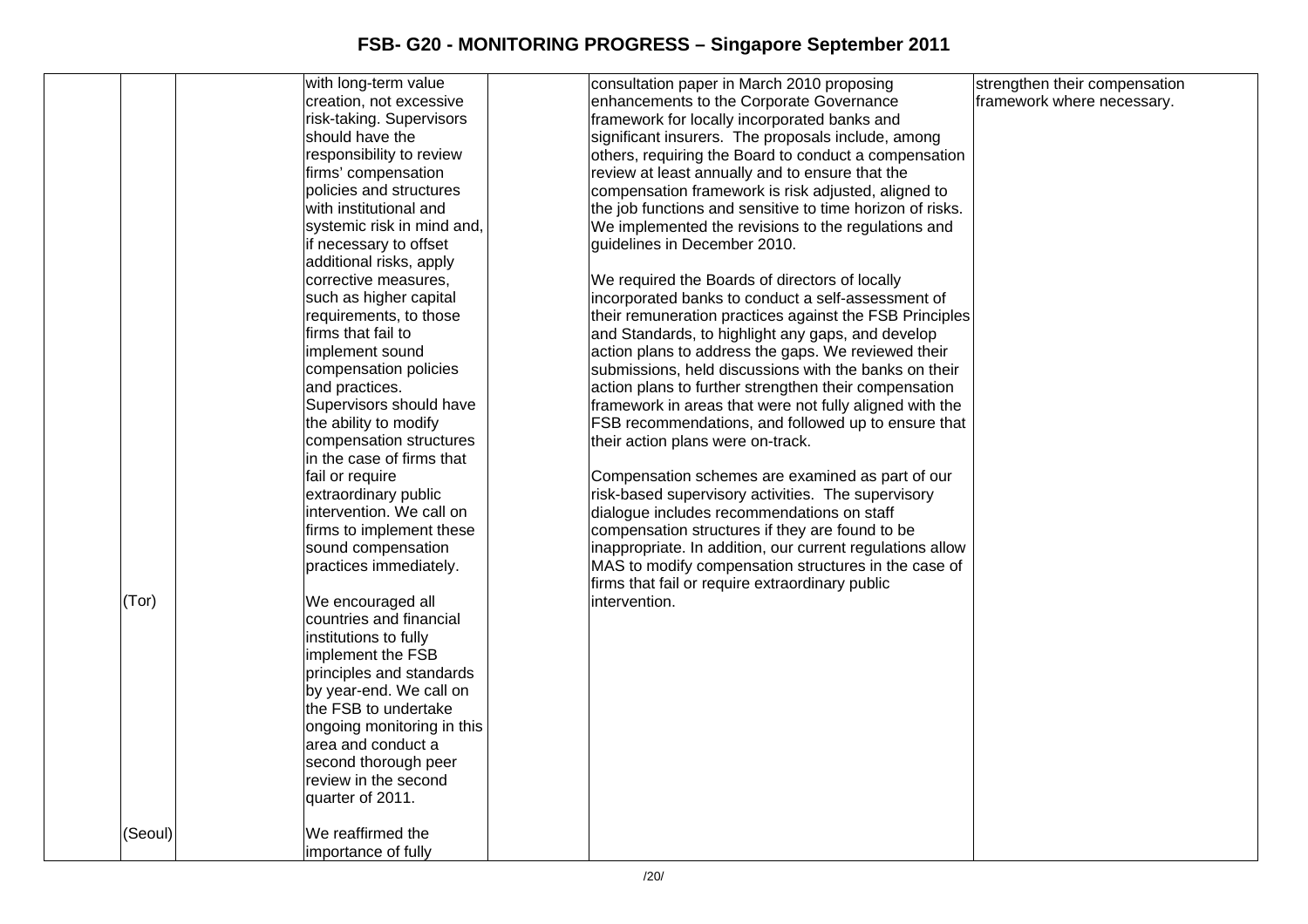|                               |         |                                                                   | implementing the FSB's                                                                                                                                                                                                                                                                                                                                                                                                                                                                                                                                                             |          |                                                                                                                                                                                                                                                                                                                                                                                                                                                                                                         |            |
|-------------------------------|---------|-------------------------------------------------------------------|------------------------------------------------------------------------------------------------------------------------------------------------------------------------------------------------------------------------------------------------------------------------------------------------------------------------------------------------------------------------------------------------------------------------------------------------------------------------------------------------------------------------------------------------------------------------------------|----------|---------------------------------------------------------------------------------------------------------------------------------------------------------------------------------------------------------------------------------------------------------------------------------------------------------------------------------------------------------------------------------------------------------------------------------------------------------------------------------------------------------|------------|
|                               |         |                                                                   | standards for sound                                                                                                                                                                                                                                                                                                                                                                                                                                                                                                                                                                |          |                                                                                                                                                                                                                                                                                                                                                                                                                                                                                                         |            |
|                               |         |                                                                   |                                                                                                                                                                                                                                                                                                                                                                                                                                                                                                                                                                                    |          |                                                                                                                                                                                                                                                                                                                                                                                                                                                                                                         |            |
| 34 (16)                       | (Pitts) | Supervisory<br>Ireview of firms'<br>compensation<br>policies etc. | compensation.<br>Supervisors should have<br>the responsibility to<br>review firms'<br>compensation policies<br>and structures with<br>institutional and systemic<br>risk in mind and, if<br>necessary to offset<br>additional risks, apply<br>corrective measures,<br>such as higher capital<br>requirements, to those<br>firms that fail to<br>implement sound<br>compensation policies<br>and practices.<br>Supervisors should have<br>the ability to modify<br>compensation structures<br>in the case of firms that<br>fail or require<br>extraordinary public<br>intervention. | Ongoing  | As above.                                                                                                                                                                                                                                                                                                                                                                                                                                                                                               | As above.  |
| <b>VIII. Other issues</b>     |         |                                                                   |                                                                                                                                                                                                                                                                                                                                                                                                                                                                                                                                                                                    |          |                                                                                                                                                                                                                                                                                                                                                                                                                                                                                                         |            |
| <b>Credit rating agencies</b> |         |                                                                   |                                                                                                                                                                                                                                                                                                                                                                                                                                                                                                                                                                                    |          |                                                                                                                                                                                                                                                                                                                                                                                                                                                                                                         |            |
| 35(37)                        | (Lon)   | Registration of<br>CRAs etc.                                      | All CRAs whose ratings<br>are used for regulatory<br>purposes should be<br>subject to a regulatory<br>oversight regime that<br>includes registration. The<br>regulatory oversight<br>regime should be<br>established by end 2009<br>and should be consistent<br>with the IOSCO Code of<br>Conduct Fundamentals.                                                                                                                                                                                                                                                                    | End-2009 | We intend to implement a regulatory regime to regulate Part of on-going policy and supervision<br>credit rating agencies operating in Singapore. We have work, with a view to implement a<br>issued a consultation paper on the proposed regulatory regulatory regime to regulate credit<br>regime for CRAs in Singapore. Consultation has closed rating agencies in Singapore by<br>and we are in the process of considering the feedback $ 1Q2012$ .<br>received and formulating of response thereto. |            |
| 36 (38)                       | (Lon)   | CRA practices<br>and procedures<br>etc.                           | National authorities will<br>enforce compliance and<br>require changes to a                                                                                                                                                                                                                                                                                                                                                                                                                                                                                                        | End-2009 | See above.                                                                                                                                                                                                                                                                                                                                                                                                                                                                                              | See above. |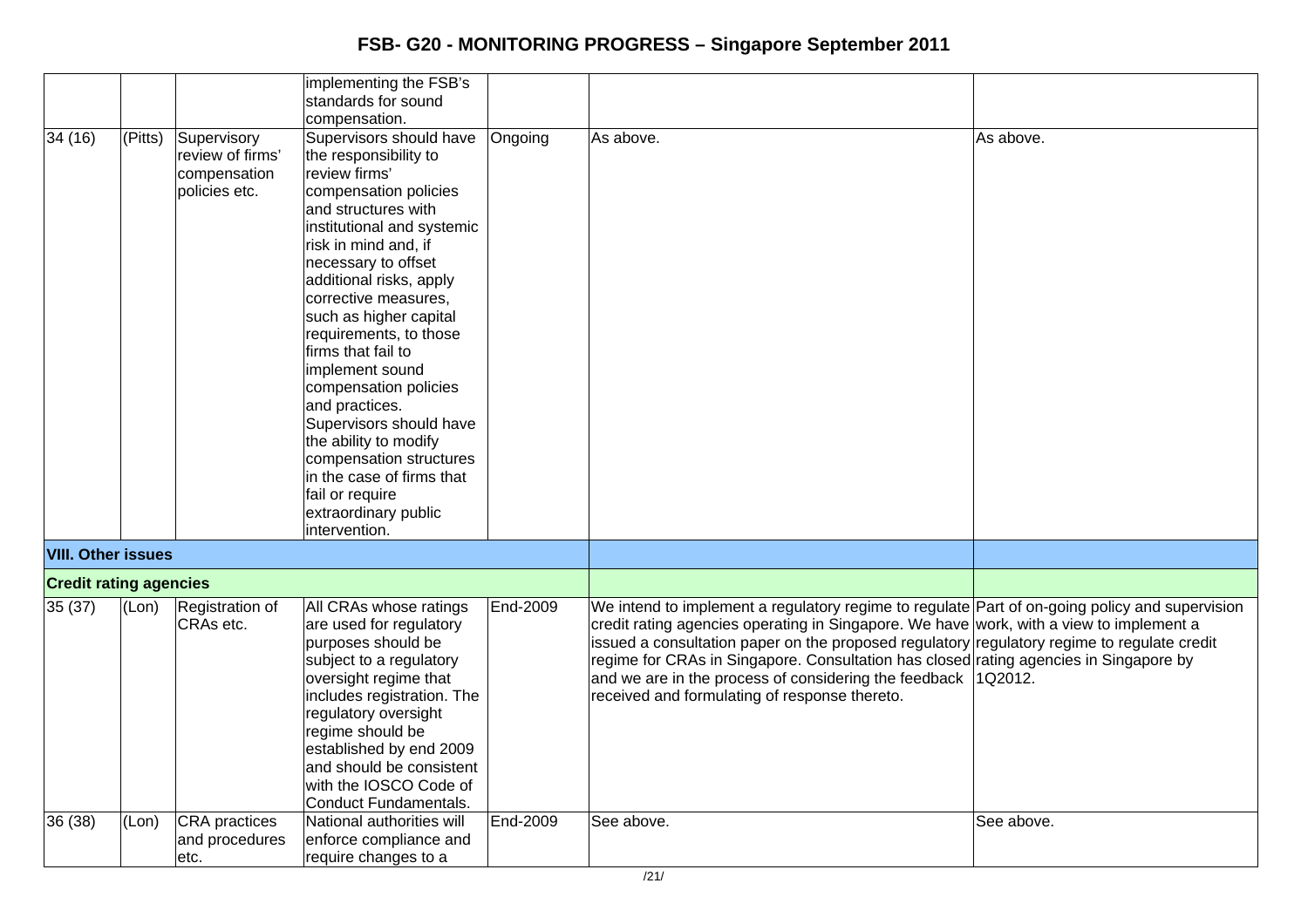| 37 (39) | (FSB<br>2009) | Globally<br>compatible<br>solutions to<br>conflicting<br>compliance<br>obligations for<br><b>CRAs</b> | rating agency's practices<br>and procedures for<br>managing conflicts of<br>interest and assuring the<br>transparency and quality<br>of the rating process.<br><b>CRAs should differentiate</b><br>ratings for structured<br>products and provide full<br>disclosure of their ratings<br>track record and the<br>information and<br>assumptions that<br>underpin the ratings<br>process.<br>The oversight framework<br>should be consistent<br>across jurisdictions with<br>appropriate sharing of<br>information between<br>national authorities,<br>including through IOSCO.<br>Regulators should work<br>together towards<br>appropriate, globally<br>compatible solutions (to<br>conflicting compliance<br>obligations for CRAs) as<br>early as possible in 2010. | As early as<br>possible in<br>2010 | MAS is a member of the IOSCO Implementation Task<br>Force and has been working together with other Task<br>Force members in revising the IOSCO Principles and<br>Assessment Methodology. This work includes<br>formulating and drafting the commentary and<br>assessment methodology for the new IOSCO Principle<br>22 on CRA regulation which will serve as the<br>benchmark for regulation of CRAs globally. MAS is at<br>the same time working on implementing a CRA<br>regulatory regime for CRAs in Singapore that will be<br>consistent with the IOSCO Principle 22 and<br>Methodology. | The IOSCO Principles and Methodology<br>is scheduled to be completed and<br>adopted by IOSCO by September 2011.<br>MAS will continue working towards<br>implementing a regulatory regime for<br>CRAs in Singapore that is consistent<br>with the IOSCO Principle 22 and<br>Methodology with a view to implement<br>the regime by1Q2012. |
|---------|---------------|-------------------------------------------------------------------------------------------------------|-----------------------------------------------------------------------------------------------------------------------------------------------------------------------------------------------------------------------------------------------------------------------------------------------------------------------------------------------------------------------------------------------------------------------------------------------------------------------------------------------------------------------------------------------------------------------------------------------------------------------------------------------------------------------------------------------------------------------------------------------------------------------|------------------------------------|-----------------------------------------------------------------------------------------------------------------------------------------------------------------------------------------------------------------------------------------------------------------------------------------------------------------------------------------------------------------------------------------------------------------------------------------------------------------------------------------------------------------------------------------------------------------------------------------------|-----------------------------------------------------------------------------------------------------------------------------------------------------------------------------------------------------------------------------------------------------------------------------------------------------------------------------------------|
| 38(40)  |               | (Seoul) Reducing the<br>reliance on<br>ratings                                                        | We also endorsed the<br>FSB's principles on<br>reducing reliance on<br>external credit ratings.<br>Standard setters, market<br>participants, supervisors                                                                                                                                                                                                                                                                                                                                                                                                                                                                                                                                                                                                              | Ongoing                            | MAS has, from the outset of its Basel II<br>implementation, required banks to conduct their own<br>due diligence before relying on external ratings for<br>regulatory capital computation purposes.<br>MAS' credit risk management guidelines emphasise                                                                                                                                                                                                                                                                                                                                       | Implemented.                                                                                                                                                                                                                                                                                                                            |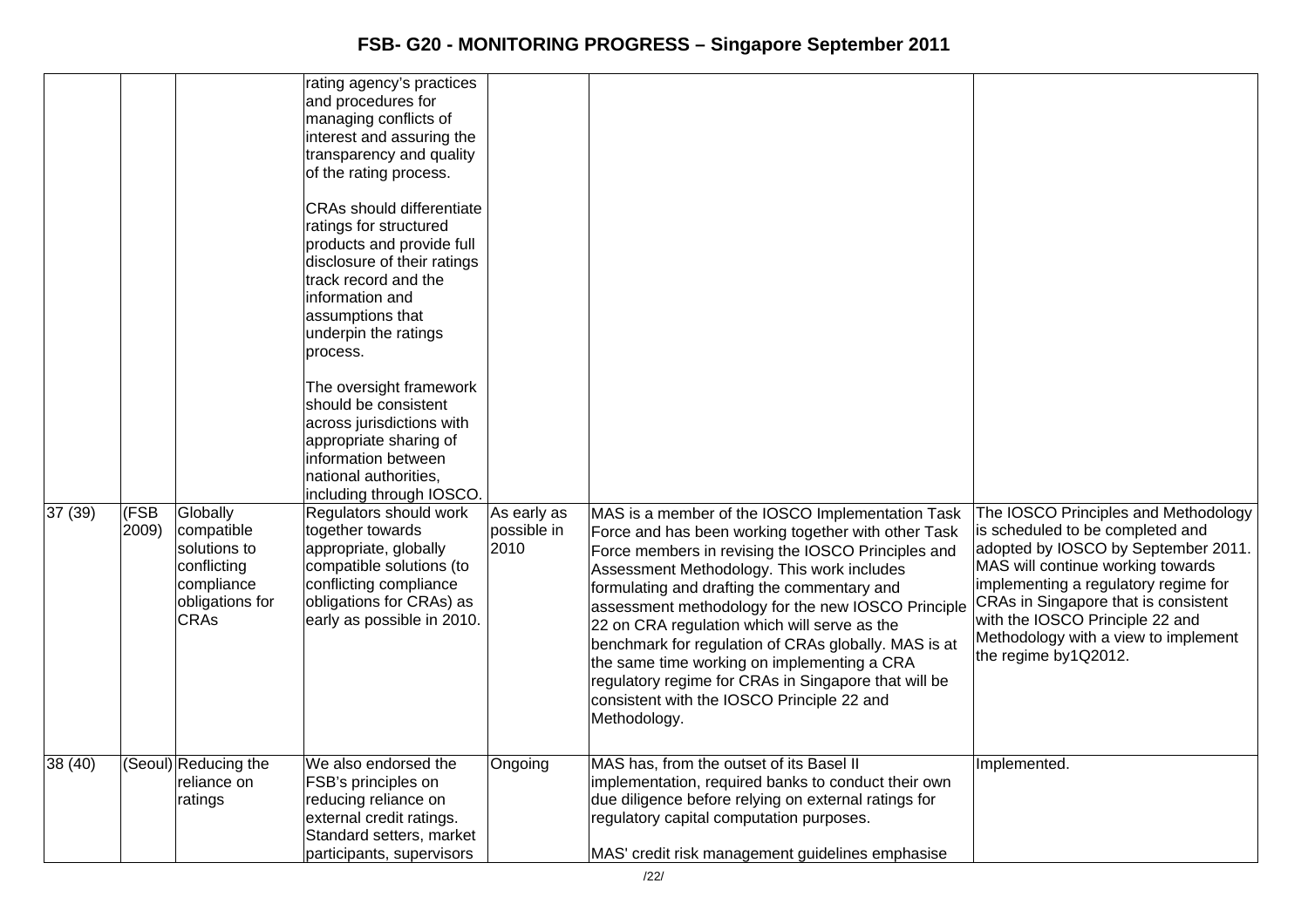|                        |             |                        | and central banks should                   |         | the need for financial institution to conduct              |                                   |
|------------------------|-------------|------------------------|--------------------------------------------|---------|------------------------------------------------------------|-----------------------------------|
|                        |             |                        | not rely mechanistically                   |         | comprehensive assessments and monitoring of the            |                                   |
|                        |             |                        | on external credit ratings.                |         | creditworthiness of obligors rather than just rely on      |                                   |
|                        |             |                        |                                            |         | external credit ratings. An institution should also have a |                                   |
|                        | (FSF        |                        | IV. 8 Authorities should                   |         | policy to develop, review and implement an internal        |                                   |
|                        | 2008)       |                        | check that the roles that                  |         | risk rating system where appropriate. Such a system        |                                   |
|                        |             |                        | they have assigned to                      |         | should be able to assign a credit risk rating to obligors  |                                   |
|                        |             |                        | ratings in regulations and                 |         | that accurately reflects the obligors' risk profile and    |                                   |
|                        |             |                        | supervisory rules are                      |         | likelihood of loss and should be validated periodically.   |                                   |
|                        |             |                        | consistent with the                        |         | Institutions' implementation of guidelines is examined     |                                   |
|                        |             |                        | objectives of having                       |         | during inspections.                                        |                                   |
|                        |             |                        | investors make                             |         |                                                            |                                   |
|                        |             |                        | independent judgment of                    |         | Under MAS' Code on Collective Investment Schemes,          |                                   |
|                        |             |                        | risks and perform their                    |         | which sets out best practices in the management,           |                                   |
|                        |             |                        | own due diligence, and                     |         | operation and marketing of collective investment           |                                   |
|                        |             |                        | that they do not induce                    |         | schemes established in Singapore, a manager should         |                                   |
|                        |             |                        | uncritical reliance on                     |         | where possible make its own credit assessments to          |                                   |
|                        |             |                        |                                            |         | verify ratings issued by credit rating agencies. In the    |                                   |
|                        |             |                        | credit ratings as a<br>substitute for that |         | event of a difference between its internal credit          |                                   |
|                        |             |                        |                                            |         |                                                            |                                   |
|                        |             |                        | independent evaluation.                    |         | assessment and ratings issued by credit rating             |                                   |
|                        |             |                        |                                            |         | agencies, the manager is expected to adopt a more          |                                   |
|                        |             |                        |                                            |         | conservative approach.                                     |                                   |
| <b>Risk management</b> |             |                        |                                            |         |                                                            |                                   |
| 39 (48)                | $ $ (Pitts) | Robust,                | We commit to conduct                       | Ongoing | MAS conducts comprehensive stress tests on banks           | Ongoing.                          |
|                        |             | transparent            | robust, transparent stress                 |         | and insurers on an industry-wide basis at least            |                                   |
|                        |             | stress test            | tests as needed.                           |         | annually. The results of the stress test form part of our  |                                   |
|                        |             |                        |                                            |         | ongoing assessment of Singapore's financial stability,     |                                   |
|                        |             |                        |                                            |         | and further complement MAS' supervisory process.           |                                   |
|                        |             |                        |                                            |         | Under MAS' Pillar 2 requirements, Singapore-               |                                   |
|                        |             |                        |                                            |         | incorporated banking groups are required to conduct        |                                   |
|                        |             |                        |                                            |         | firm-wide stress testing within their ICAAPs.              |                                   |
|                        |             |                        |                                            |         |                                                            |                                   |
| 40 (49)                | (Pits)      | <b>Efforts to deal</b> | Our efforts to deal with                   | Ongoing | This is assessed and monitored as part of MAS' on-         | Part of ongoing supervision work. |
|                        |             | with impaired          | impaired assets and to                     |         | going supervision work.                                    |                                   |
|                        |             | assets and raise       | encourage the raising of                   |         |                                                            |                                   |
|                        |             | additional capital     | additional capital must                    |         |                                                            |                                   |
|                        |             |                        | continue, where needed.                    |         |                                                            |                                   |
| 41(53)                 | (WAP)       | Enhanced risk          | <b>Financial institutions</b>              | Ongoing | Our financial institutions provide risk disclosures that   | Implemented.                      |
|                        |             | disclosures by         | should provide enhanced                    |         | are consistent with the requirements under the             |                                   |
|                        |             | financial              | risk disclosures in their                  |         | international accounting standards and the Basel II        |                                   |
|                        |             | institutions           | reporting and disclose all                 |         | Pillar 3 disclosure requirements.                          |                                   |
|                        |             |                        | losses on an ongoing                       |         |                                                            |                                   |
|                        |             |                        | basis, consistent with                     |         |                                                            |                                   |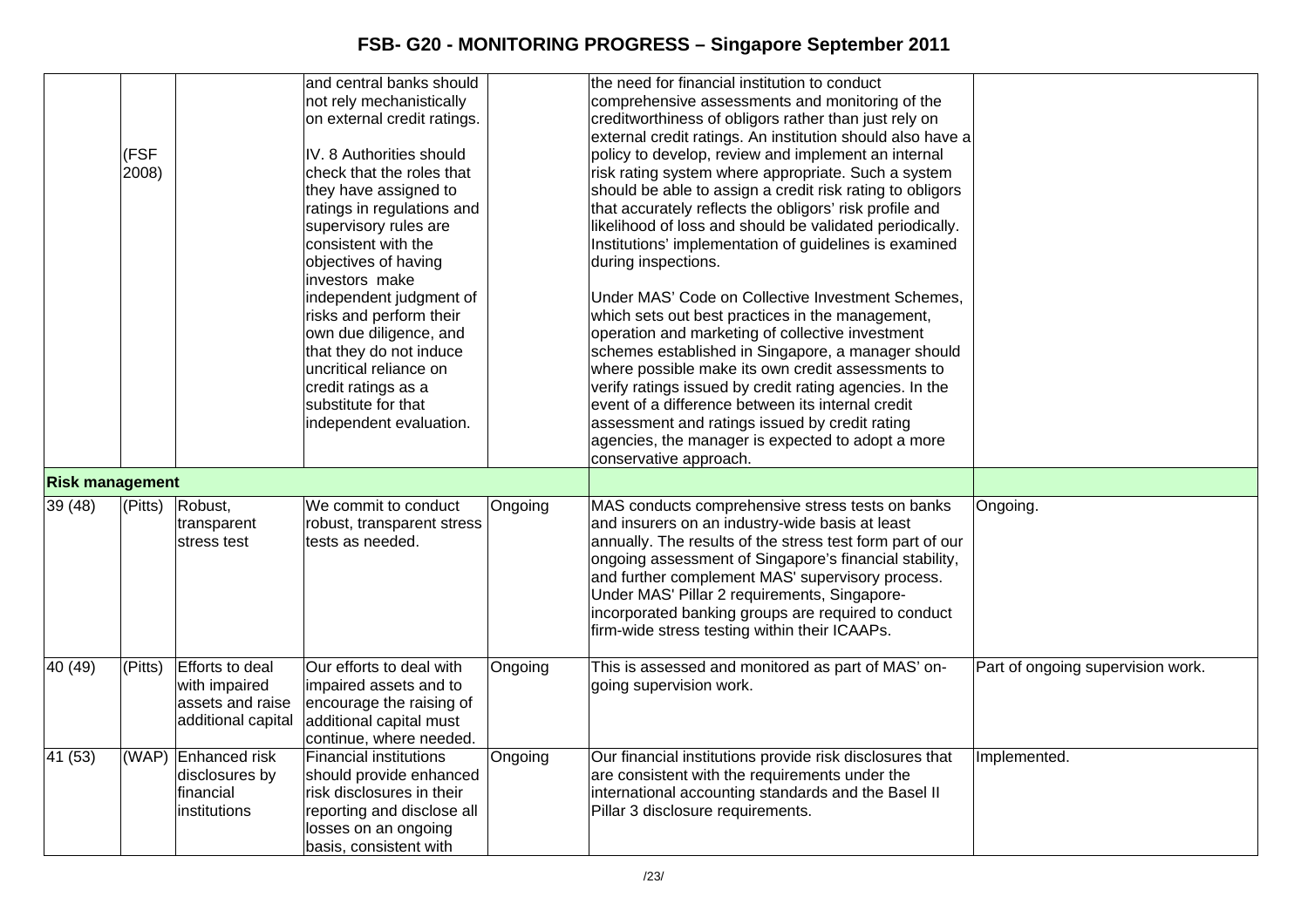|                  |               |                                                                     | international best<br>practice, as appropriate.                                                                                                                                                                                                                                                                                                                         |         |                                                                                                                                                                                                                                                                                                                                                                                                                                                                                                                                                                                                                                                                                                                                                                                                                                                                                            |                                                                                                                                                                                                                                                                                                                                                                                                                                                                                                                 |
|------------------|---------------|---------------------------------------------------------------------|-------------------------------------------------------------------------------------------------------------------------------------------------------------------------------------------------------------------------------------------------------------------------------------------------------------------------------------------------------------------------|---------|--------------------------------------------------------------------------------------------------------------------------------------------------------------------------------------------------------------------------------------------------------------------------------------------------------------------------------------------------------------------------------------------------------------------------------------------------------------------------------------------------------------------------------------------------------------------------------------------------------------------------------------------------------------------------------------------------------------------------------------------------------------------------------------------------------------------------------------------------------------------------------------------|-----------------------------------------------------------------------------------------------------------------------------------------------------------------------------------------------------------------------------------------------------------------------------------------------------------------------------------------------------------------------------------------------------------------------------------------------------------------------------------------------------------------|
| <b>Others</b>    |               |                                                                     |                                                                                                                                                                                                                                                                                                                                                                         |         |                                                                                                                                                                                                                                                                                                                                                                                                                                                                                                                                                                                                                                                                                                                                                                                                                                                                                            |                                                                                                                                                                                                                                                                                                                                                                                                                                                                                                                 |
| 42(46)           | (FSF<br>2008) | Review of<br>national deposit<br>insurance<br>arrangements          | VI.9 National deposit<br>insurance arrangements<br>should be reviewed<br>against the agreed<br>international principles,<br>and authorities should<br>strengthen arrangements<br>where needed.                                                                                                                                                                          | Ongoing | As part of our regular review, MAS, together with the<br>Singapore Deposit Insurance Corporation (SDIC),<br>reviewed the deposit insurance scheme in Singapore<br>to enhance depositor protection. The enhanced<br>scheme was implemented on 1 May 2011. The key<br>changes to the Scheme were the increase in coverage<br>limit from S\$20,000 to S\$50,000 and the expanded<br>scope of coverage from insuring individuals and<br>charities to include other non-bank depositors such as<br>sole proprietorships, partnerships, companies and<br>unincorporated entities.<br>With these changes, 91% of depositors under the<br>Scheme were fully insured. This meets our objective<br>of providing adequate coverage for small depositors,<br>while preserving the incentives for large depositors to<br>exercise market discipline, and keeping costs to<br>Scheme members manageable. | The DI scheme will be continually<br>reviewed to ensure its objectives are<br>met, and that the scheme is in line with<br>evolving international standards and<br>best practice.                                                                                                                                                                                                                                                                                                                                |
|                  |               |                                                                     |                                                                                                                                                                                                                                                                                                                                                                         |         | In reviewing the Scheme, we have taken into<br>consideration the core principles issued by the BCBS<br>and International Association of Deposit Insurers in<br>June 2009.                                                                                                                                                                                                                                                                                                                                                                                                                                                                                                                                                                                                                                                                                                                  |                                                                                                                                                                                                                                                                                                                                                                                                                                                                                                                 |
| $\sqrt{43} (55)$ | (Pitts)       | Development of<br>cooperative and<br>coordinated exit<br>strategies | We need to develop a<br>transparent and credible<br>process for withdrawing<br>our extraordinary fiscal,<br>monetary and financial<br>sector support, to be<br>implemented when<br>recovery becomes fully<br>secured. We task our<br>Finance Ministers,<br>working with input from<br>the IMF and FSB, to<br>continue developing<br>cooperative and<br>coordinated exit | Ongoing | <b>Deposit Guarantees</b><br>The Singapore Government guarantee on deposits that In view of Singapore's robust economic<br>was put in place on 16 October 2008 expired on 31<br>December 2010 as originally announced, without any<br>draw on the guarantee.<br><b>Business &amp; Trade Financing Schemes</b><br>To ensure that enterprises in Singapore had sufficient<br>financial resources to continue to operate, invest, trade the SRI and the enhancements for<br>and internationalize, the Singapore Government<br>significantly enhanced existing business and trade<br>financing schemes in December 2008 and introduced<br>the Special Risk Initiative (SRI), where the Government revisions take into account the need to<br>took on a share of the risk in bank loans made out to<br>enterprises in Feb 2009.                                                                 | <b>Business &amp; Trade Financing Schemes</b><br>recovery and the easing of credit<br>conditions, and with the global economy<br>and financial markets now on a firmer<br>footing, the Singapore Government has<br>in some cases ceased, and in others,<br>adjusted the financing schemes under<br>existing financing schemes that were<br>introduced at the onset of the global<br>economic crisis as of 1 Feb 2011. The<br>still ensure sufficient financing support<br>for small businesses and to help ease |